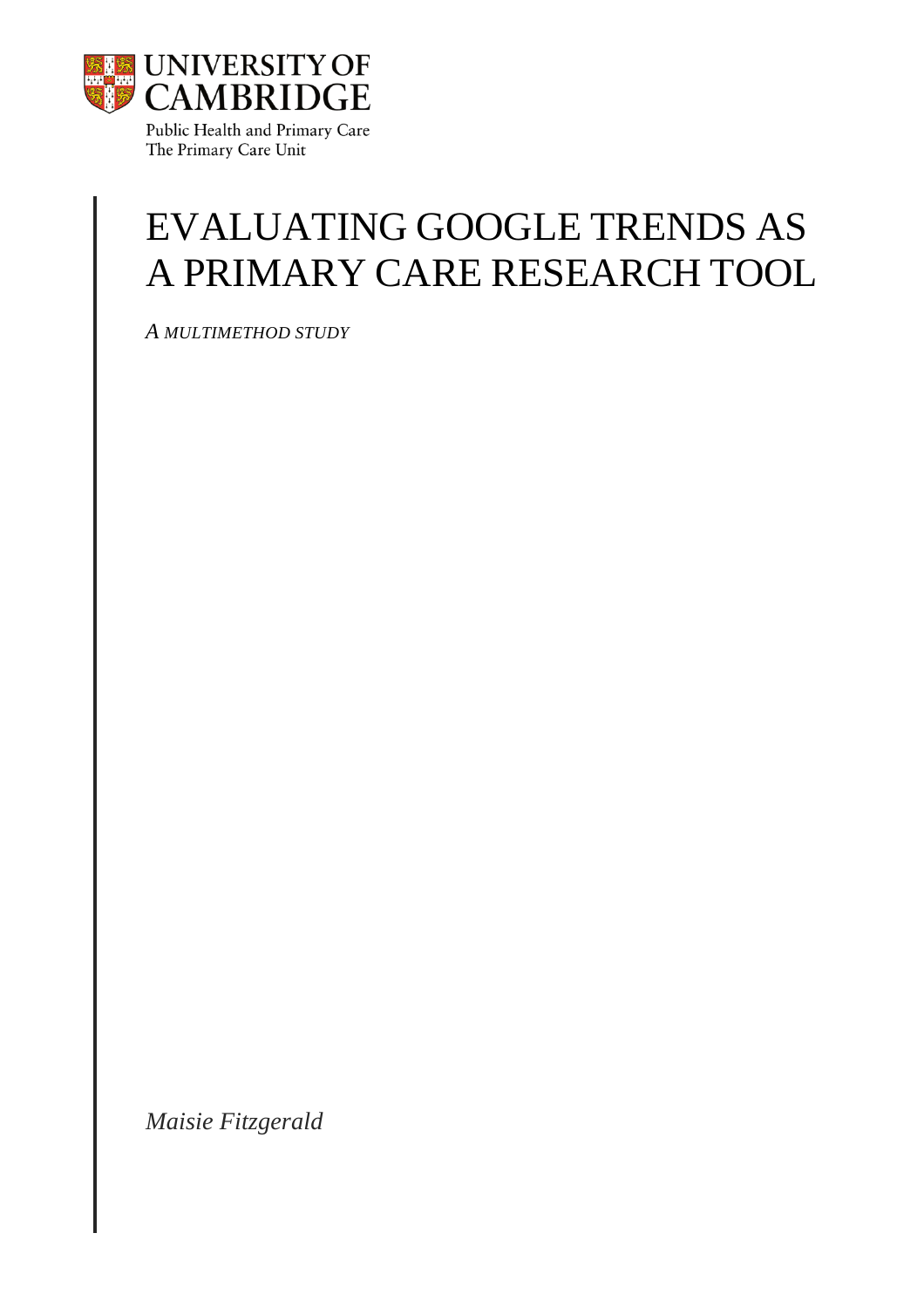# TABLE OF CONTENTS

| Introduction 1, 2                                                                                          |  |
|------------------------------------------------------------------------------------------------------------|--|
|                                                                                                            |  |
|                                                                                                            |  |
|                                                                                                            |  |
| Using Google Trends to research health concerns/conditions & specific groups that might experience these 4 |  |
|                                                                                                            |  |
|                                                                                                            |  |
|                                                                                                            |  |
|                                                                                                            |  |
|                                                                                                            |  |
|                                                                                                            |  |
|                                                                                                            |  |
|                                                                                                            |  |
|                                                                                                            |  |
| Using Google Trends to research health concerns/conditions & specific groups that might experience these 8 |  |
|                                                                                                            |  |
|                                                                                                            |  |
|                                                                                                            |  |
|                                                                                                            |  |
|                                                                                                            |  |
|                                                                                                            |  |
|                                                                                                            |  |
|                                                                                                            |  |
|                                                                                                            |  |
|                                                                                                            |  |
|                                                                                                            |  |
|                                                                                                            |  |
|                                                                                                            |  |
|                                                                                                            |  |
|                                                                                                            |  |
|                                                                                                            |  |
|                                                                                                            |  |
|                                                                                                            |  |
|                                                                                                            |  |
|                                                                                                            |  |
|                                                                                                            |  |
|                                                                                                            |  |
|                                                                                                            |  |
|                                                                                                            |  |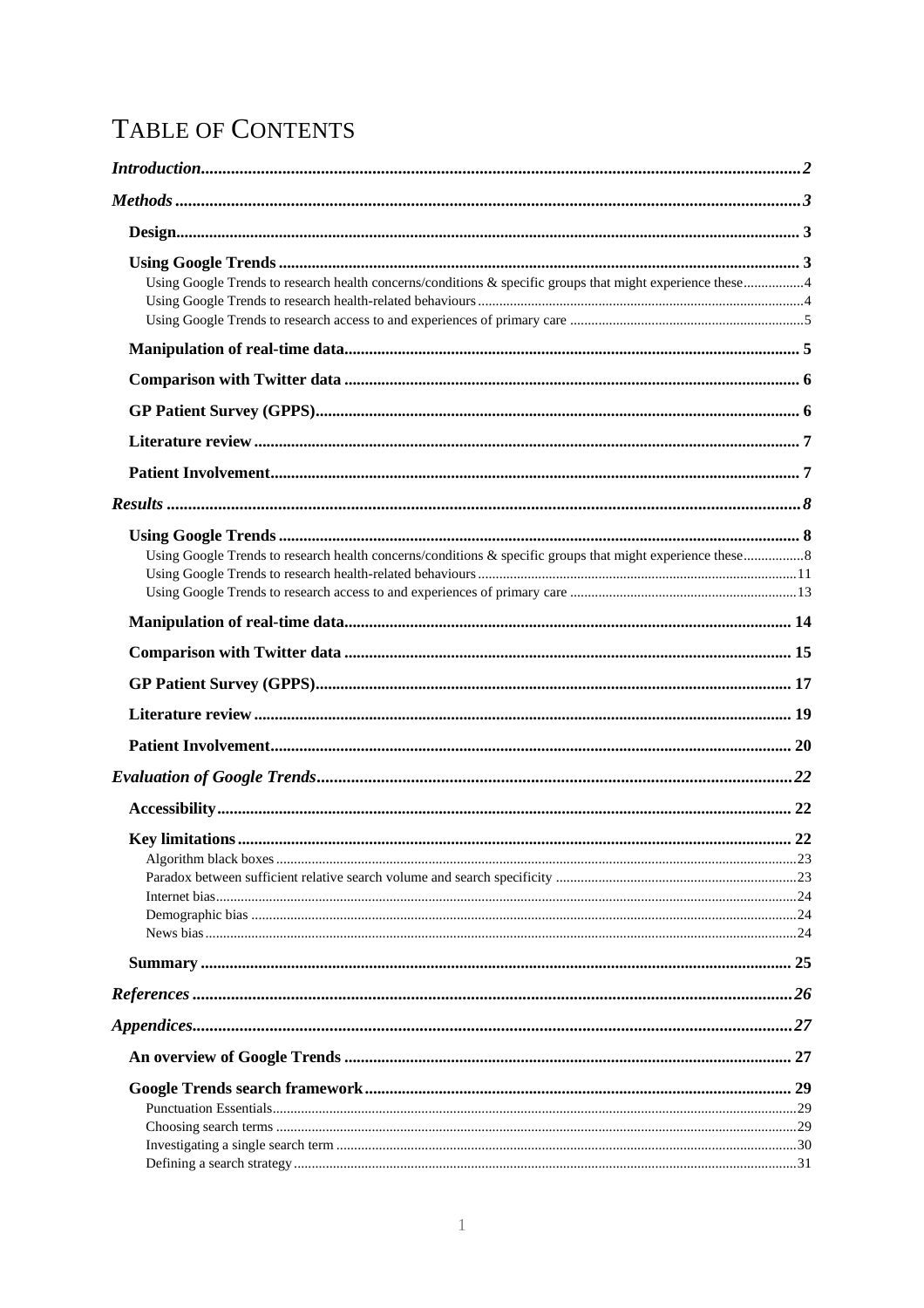# <span id="page-2-0"></span>**INTRODUCTION**

Google searches represent a snapshot of the world's interest in different topics. Data on this are collected and presented by Google Trends (GT), a publicly available tool that has gained recent popularity across various specialities of healthcare research. According to current literature, GT has the potential to indicate the seasonality of particular physical symptoms<sup>1,2</sup>; the suicide risk in populations<sup>3</sup>; and even how to control the current COVID-19 pandemic<sup>4</sup>. As a modern and real-time data source, GT is appealing to healthcare researchers, but whether it has a place in primary care research remains largely unaddressed.

GT collects relative search volume (RSV) data for different search terms and different topics. When a single term or topic is queried on GT, data are relative to all other Google searches in the chosen region across the chosen timeframe. RSVs are presented as a number between 0 and 100, where 100 represents the timepoint at which the particular search term/topic was at its peak popularity, relative to all other Google searches, within the chosen timeframe for the chosen region. When multiple search terms or topics are queried, the search volumes are relative to the inputted term/topic that had the highest RSV during the chosen timeframe. Regardless of the input into GT, no absolute data are accessible, yet RSVs can give promising insight into the public's interests and priorities, hence the incorporation of GT into recent healthcare research.

The importance of primary care in the community, although evidently different to speciality care in hospitals, has been well-documented. Primary care, being patients' first point of contact when accessing healthcare, is principal in identifying symptoms that warrant referral to appropriate specialities<sup>5</sup>. Influencing health behaviours and lifestyle changes is another key role of primary care physicians<sup>6</sup> and these components of primary care can be made more effective through research, thereby improving quality of care. As well as being effective, good quality of care is accessible<sup>7</sup> – a further dimension to primary care research.

This multimethod study aimed to explore GT as a research tool, with a focus on its potential in primary care research. It was necessary to find out whether sufficiently objective and reliable conclusions can be made from GT data, and whether the tool can be used to give useful indications about aspects of primary care, such as health problems that present to General Practitioners (GPs) and the specific groups of people who might experience these. Health behaviours and chronic disease prevention were also investigated using GT, as well as access to and experiences of primary care. This study aimed to evaluate whether GT is an appropriate tool for primary care researchers to incorporate into their future research.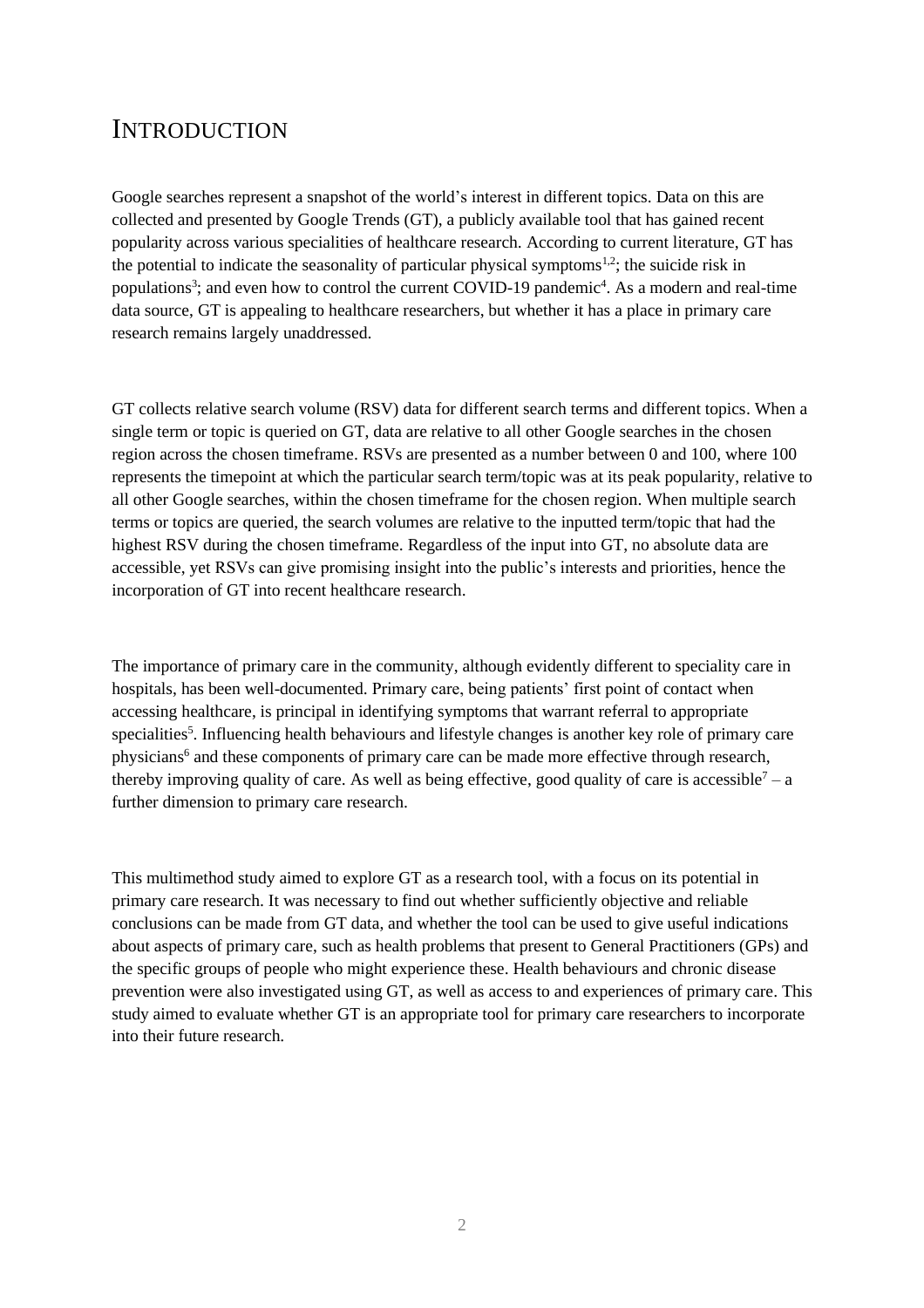# <span id="page-3-0"></span>**METHODS**

# <span id="page-3-1"></span>**DESIGN**

This was a multimethod study that involved using GT to explore RSVs for different search terms, incorporating patient involvement into the analysis and interpretation of GT data. Further investigations included an attempt to manipulate real-time GT data, as well as a comparison between GT and Twitter data. Data were also collected from the GP Patient Survey (GPPS) and a rapid review into the existing literature around GT. Finally, Patient and Public Involvement (PPI) were involved in the interpretation of GT data. All components of this study were considered in order to make final conclusions about GT as a primary care research tool.

# <span id="page-3-2"></span>USING GOOGLE TRENDS

<span id="page-3-3"></span>RSV data can be quickly and easily collected from GT, so it was possible to collect data for range of search terms across various timeframes. All GT data collected were restricted to UK searches and, unless specified, all categories of searches were included. The input into GT was either a specific search term (referred to in the format *"this term"*) or a search topic. Topics suggested by GT include all searches relating to that topic, including search terms in different languages<sup>8</sup>. For each term/topic queried on GT, the 'Interest over time' data for a specified timeframe was downloaded in .csv format and used to produce line graphs. From these graphs, qualitative conclusions were drawn about the interesting trends and patterns in RSV, and these interpretations contributed to the overall evaluation of GT.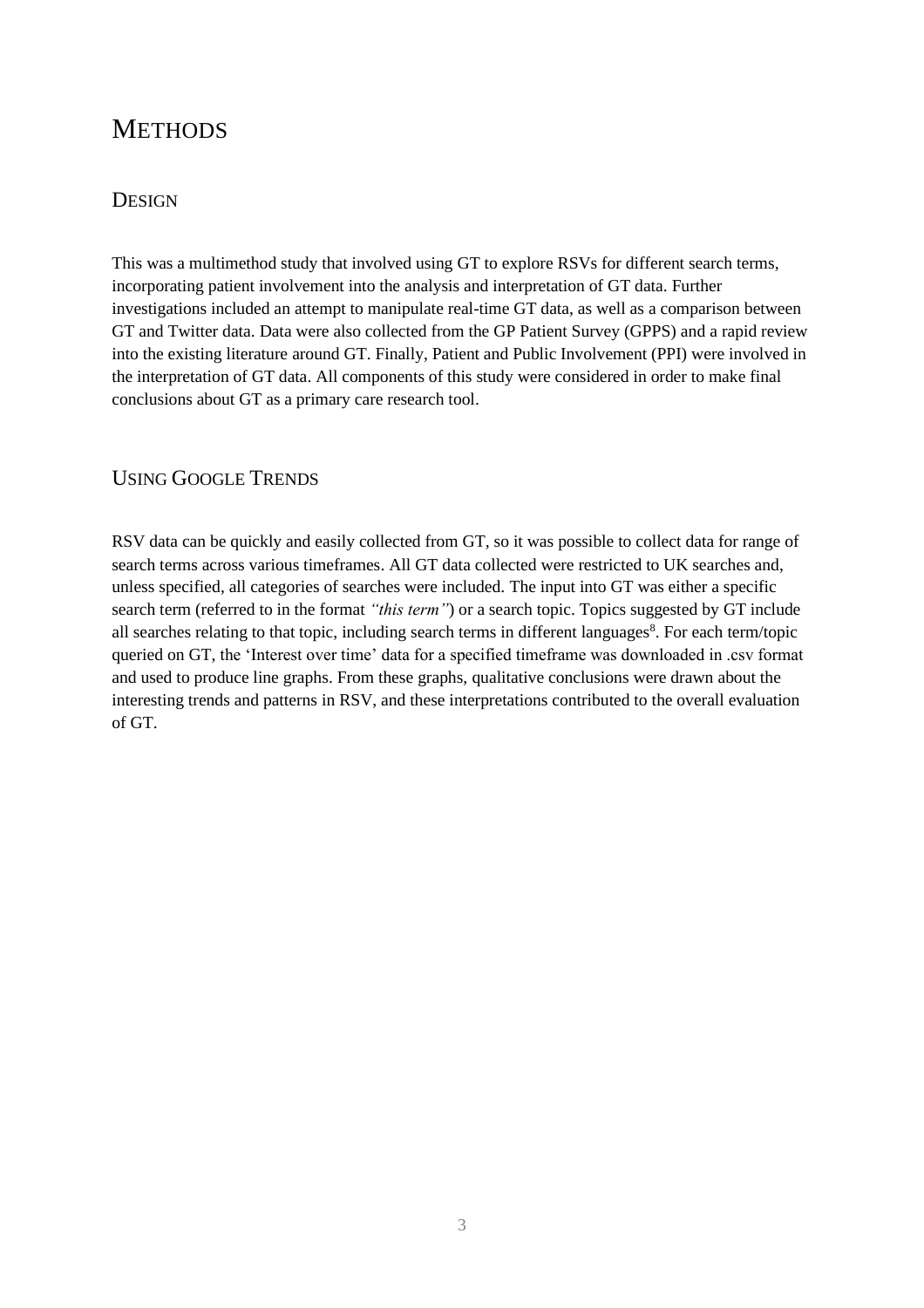# *USING GOOGLE TRENDS TO RESEARCH HEALTH CONCERNS/CONDITIONS & SPECIFIC GROUPS THAT MIGHT EXPERIENCE THESE*

One use of GT in primary care research is gaining insight into the health concerns or conditions that can present to GPs, in order to improve the early detection of diseases or conditions. Anorexia nervosa and health concerns or conditions in the Lesbian, Gay, Bisexual, Transgender (LGBT) population were chosen as specific examples to explore due to the lack of GT studies addressing these topics.

Although GT has been widely used in the surveillance of mental health problems, there is often a focus on depression<sup>9</sup> or suicide<sup>10</sup>, rather than eating disorders. A significant proportion of GP appointments are about mental health<sup>11,12</sup> and given the crucial role of primary care in appropriately referring patients to specialist services, researching an area of mental health was appropriate for this study. Search terms relating to 'Pro-ana' - a harmful area of the internet that promotes eating disorder behaviours – were queried on GT with an aim to identify daily and longer-term patterns in relative search interest in 'Pro-ana' so as to get an insight into eating disorders.

With the Royal College of GPs recently launching LGBT online training modules for doctors<sup>13</sup>, the recognition of health concerns specific to the LGBT population is increasing, hence exploring this area using GT. The general LGBT terms *"lgbt", "lesbian", "gay", "bisexual"* and *"transgender"* were inputted into GTs, and the effect of Google searches for lesbian pornography on the data was also investigated. Also, the 'Gay-Lesbian-Bisexual-Transgender' category on GT was explored using the term *"coming out"* in order to assess how this could be used to research the health concerns or conditions of the LGBT population specifically.

# <span id="page-4-0"></span>*USING GOOGLE TRENDS TO RESEARCH HEALTH-RELATED BEHAVIOURS*

<span id="page-4-1"></span>Another aspect of primary care research is identifying and targeting the health-related behaviours, such as those that contribute to long-term health and those that lead to chronic disease. GT has the potential to help identify these behaviours and how they can be targeted. For example, RSV data for the term *"exercise bike"* were collected to indicate public interest in exercise. Smoking cessation and vaping were also explored by querying GT for the terms *"stop smoking", "vaping"* and *"stop vaping"* into GT. In addition, GT was queried for the term *"morning after pill"* to explore how GT could be used as an indicator of behaviours relating to sexual health.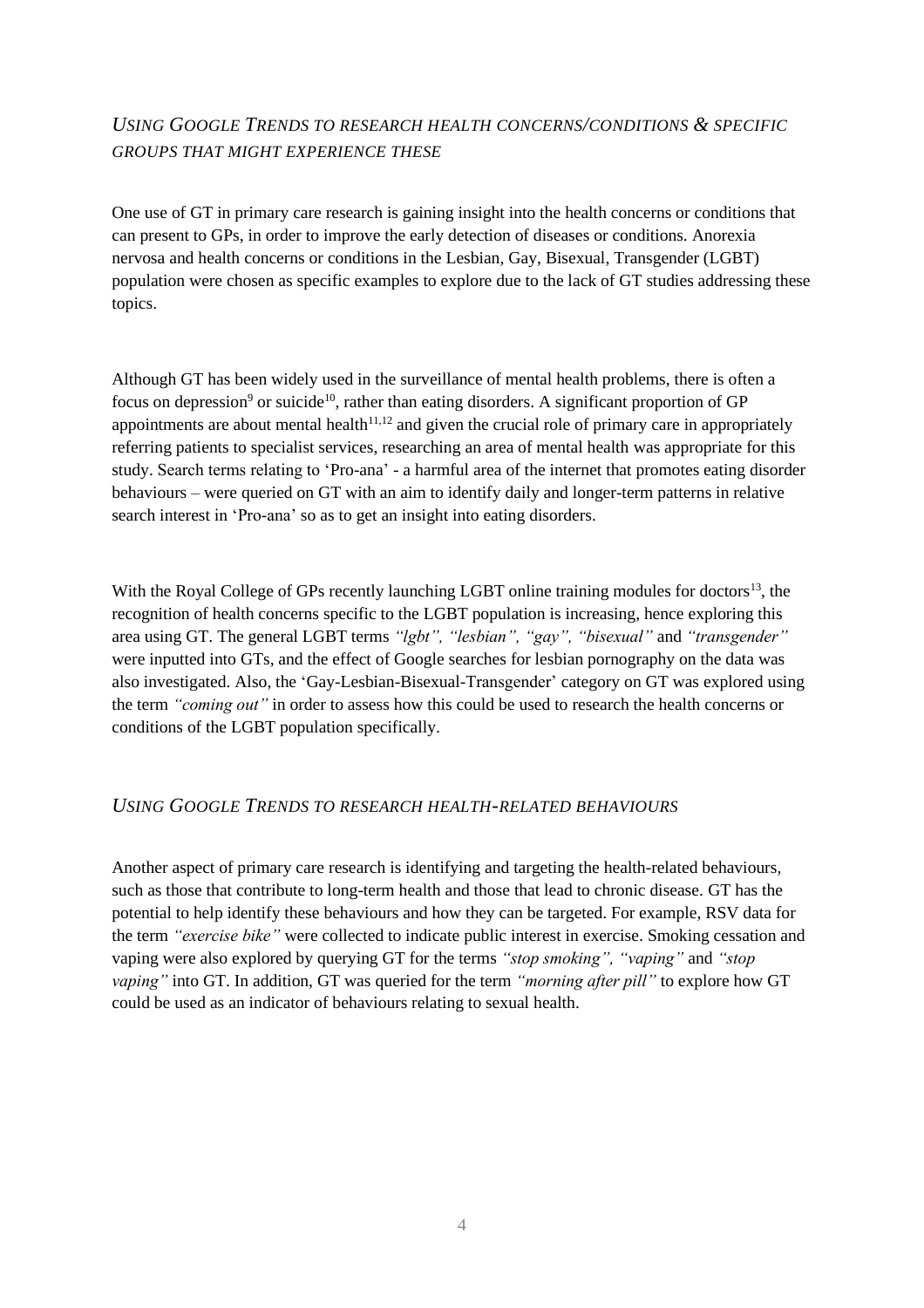# *USING GOOGLE TRENDS TO RESEARCH ACCESS TO AND EXPERIENCES OF PRIMARY CARE*

Finally, GT has the potential to be used to research access to and experiences of primary care. Google has become a popular tool for quickly identifying and locating services, hence RSV data for primary care *"near me"* were collected. In order to determine whether this is a reliable indicator of access to primary care, relative search interest for *"near me"* in the categories 'Health', 'Arts & Entertainment' and 'Jobs & Education' were also explored.

Because Google is a search engine, it is designed to offer information by directing users to relevant information sources, so it's reasonable to expect that more emotive, experience-based searches are far less likely than query-based searches. Thus, the data that GT can offer on patients' experiences of primary care are limited, however RSVs for *"my doctor"* and *"a/the doctor"* were compared in order to get an insight into patient-physician relationships. *"My doctor"* would suggest a more personal, and perhaps long-term, patient-GP relationship than *"a/the doctor"* and this has been widely identified as a unique and valuable aspect of primary care.

# <span id="page-5-0"></span>MANIPULATION OF REAL-TIME DATA

<span id="page-5-1"></span>GT presents one of two different samples of data – real-time and non-realtime<sup>14</sup> – depending on the timeframe that is filtered on. In order to investigate this further, an attempt to change the real-time data was made by asking 19 participants to simultaneously google the search terms *"cambridge" "gp" "primary care"* and *"nihr spcr".* The participants were also asked to repeat the searches on another device, as long as the other device wasn't connected to the same Wi-Fi network, thus generating 38 simultaneous Google searches for each term specified. GT claims to exclude repeated searches made by the same person over a short timeframe<sup>14</sup>. The real-time 'Past hour' data on GT for each of these search terms were observed during the simultaneous searches.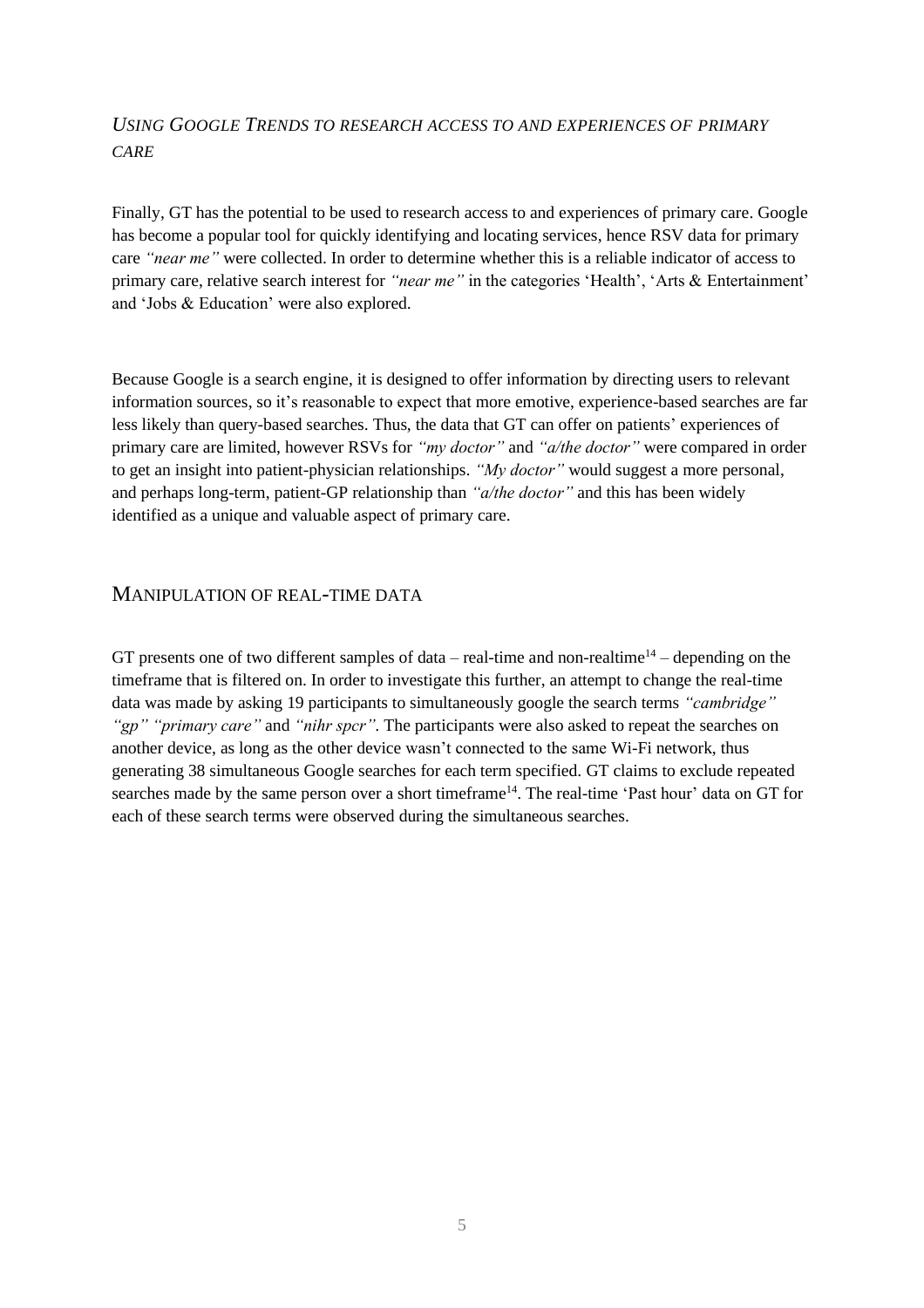# COMPARISON WITH TWITTER DATA

In addition to search engines such as Google, social media platforms have the potential to be used in research, and data from these platforms could complement GT in research. Twitter's Application Programme Interface (API) allows public Twitter data to be accessed<sup>15</sup>. In order to compare GT to Twitter data, data on tweets relating to anorexia nervosa and LGBT health were imported. Tweets that include both *"proana"* and *"lgbt"* as well as other combinations of synonymous terms such as *"thinspo"* and *"gay"* were searched for. The number of tweets found for each of the 36 possible combinations (6 different 'Pro-ana' terms and 6 different LGBT terms) were recorded as a rudimentary example of data that can be collected from Twitter and not GT. Exploring Twitter data and comparing it to GT helped to identify and emphasise the strengths and weaknesses of using GT as a research tool.

# <span id="page-6-0"></span>GP PATIENT SURVEY (GPPS)

It was necessary to determine whether conclusions drawn from GT data are likely to reflect the interests/concerns/experiences of the population that access primary care. The weighted, national data for Question 5 – *Which of the following general practice online services have you used in the past 12*   $months? - of the GPPS (2020) were collected using the Analysis Tool<sup>16</sup>. Data on answers to this$ question were also compared to the demographic factors age, ethnicity, long-term conditions, sexuality and working status in order to identify any biases in the population that use GP online services, thereby helping to identify any biases in the conclusions drawn from GT about patients' interests/concerns/experiences.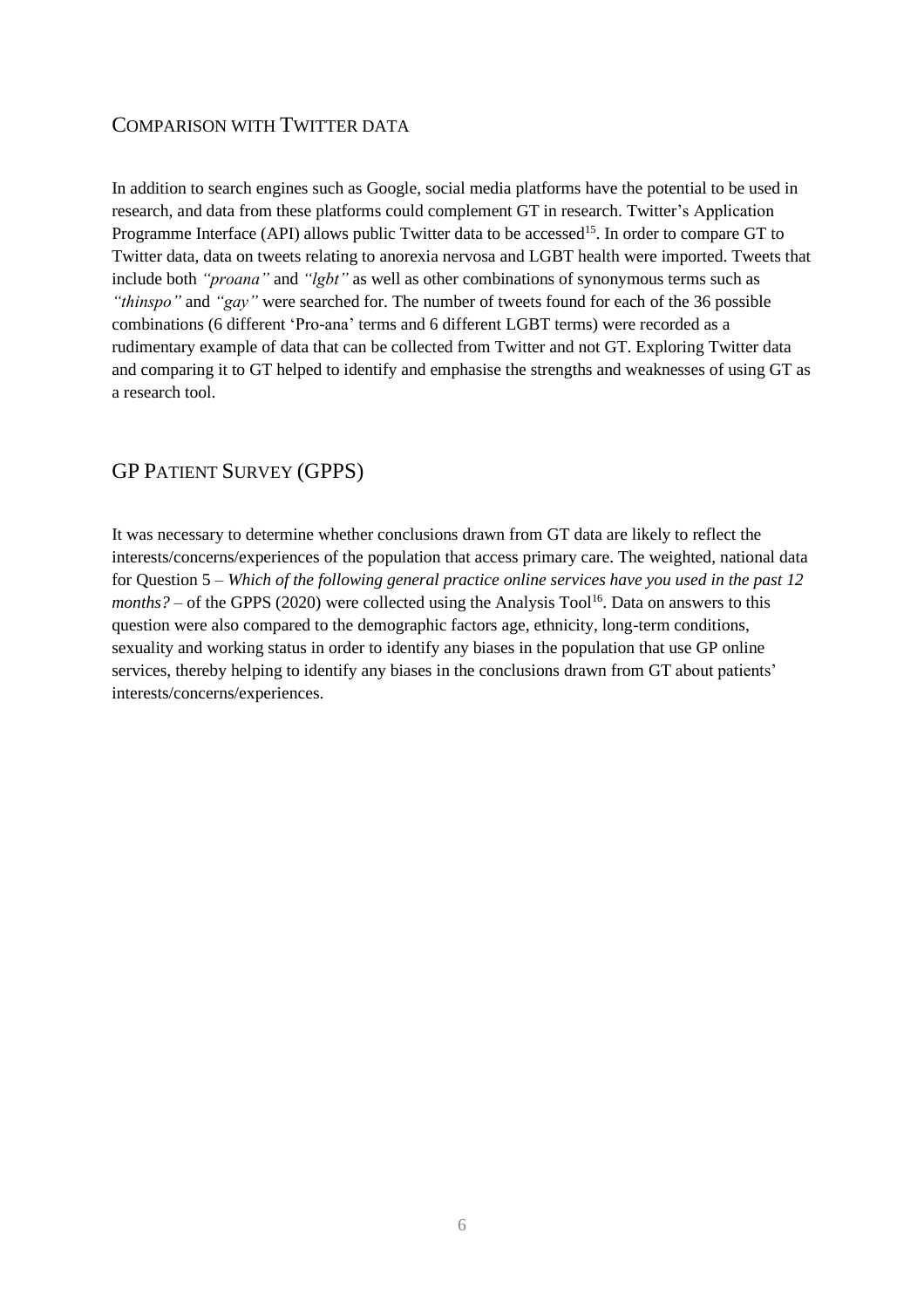# <span id="page-7-0"></span>LITERATURE REVIEW

In this rapid review, the databases PubMed, Embase and Web of Science were initially searched for ("google trends" OR "google health trends" OR "internet search trends" OR "internet search log" OR "search engine trends") AND ("primary care"). Given the limited number of results from this initial search, an additional search was carried out on PubMed to identify studies that either used or reviewed GT for healthcare research not specific to primary care. These studies were identified by searching PubMed for studies that included "google trends" or "google health trends" in their title, so as to refine the search to studies that had a major focus on the use of GT.

The results of the search were discarded if they were duplicates, comments or errata. The titles and abstracts of all included studies were read and recurring themes across the different studies were noted, which allowed the studies to be sorted according to their main research themes. The contents of the abstract, the keywords and the MeSH terms were used to find out the main research themes. Studies that had no clear relation to any other study were assigned to the category 'Other'. The studies that made a specific reference to an aspect of primary care were read in full and reviewed.

# <span id="page-7-1"></span>PATIENT INVOLVEMENT

The 'Using Google Trends' component of this study involved interpreting data from GT, often focussing on what the GT data could suggest about patients and their experiences. Therefore, it was useful to involve PPI in the analysis and interpretation stage of the study to hear unique interpretations of the data from patients. 9 members of the Cambridge University Hospitals (CUH) PPI Panel were sent Fig. 3, 4, 6 and 7. The panel were asked to make brief, qualitative conclusions from the graphs, guided by three questions assigned to each graph. Involving patients helped to evaluate the findings and make final conclusions about GT as a primary care research tool.

In addition, a patient panel recruited by the SPCR were consulted on this study as a whole. An outline of the methods and key findings from this study were presented to the patient panel, and participants were invited to give feedback on any aspect of the study.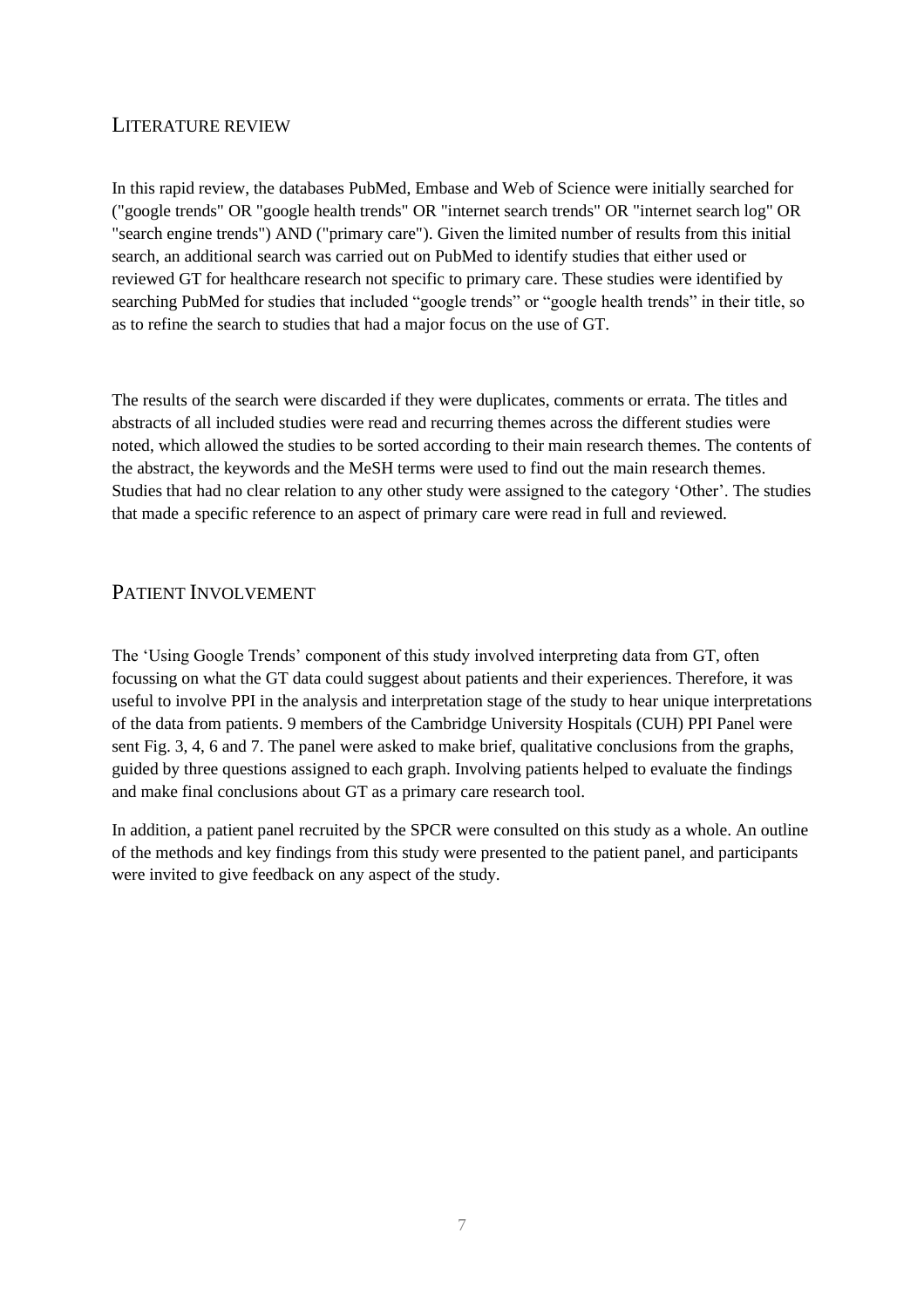# <span id="page-8-0"></span>**RESULTS**

# <span id="page-8-1"></span>USING GOOGLE TRENDS

# <span id="page-8-2"></span>*USING GOOGLE TRENDS TO RESEARCH HEALTH CONCERNS/CONDITIONS & SPECIFIC GROUPS THAT MIGHT EXPERIENCE THESE*

*Table 1 – A summary of the findings from Google Trends when "proana" and synonymous*  terms were queried<sup>17</sup>

| Timeframe           | RSV trends for "pro ana" + "proana" + "pro anorexia" + "proanorexia" + "proanorexic"                                                                                                                                                                                                                           |
|---------------------|----------------------------------------------------------------------------------------------------------------------------------------------------------------------------------------------------------------------------------------------------------------------------------------------------------------|
| Past 7 days         | Consistent daily spikes at 02:00 or 03:00 with high fluctuation.                                                                                                                                                                                                                                               |
| Past 12<br>months   | Highly fluctuating RSV with no overall trends. Peak RSV for the time frame is in early May.                                                                                                                                                                                                                    |
| Past 5 years        | High fluctuation with no overall change until September 2017, after which there is a fluctuating decline in RSV until<br>September 2018. Then no overall change but a possible spike in April 2020.                                                                                                            |
| $2004 -$<br>present | Increase in RSV from January 2004 to January 2006, after which there is a highly fluctuating decline with a significant<br>spike in April 2009, marking the time of peak popularity for this timeframe. Beyond this, the rate of decline and<br>fluctuation become less significant, and RSV never exceeds 25. |

# *Fig. 1 – A graph to compare RSVs for "lesbian" with "lesbian – porn – other related terms"*<sup>17</sup>



Google Trends RSVs for *"lesbian"* and *"lesbian - porn - other related terms"*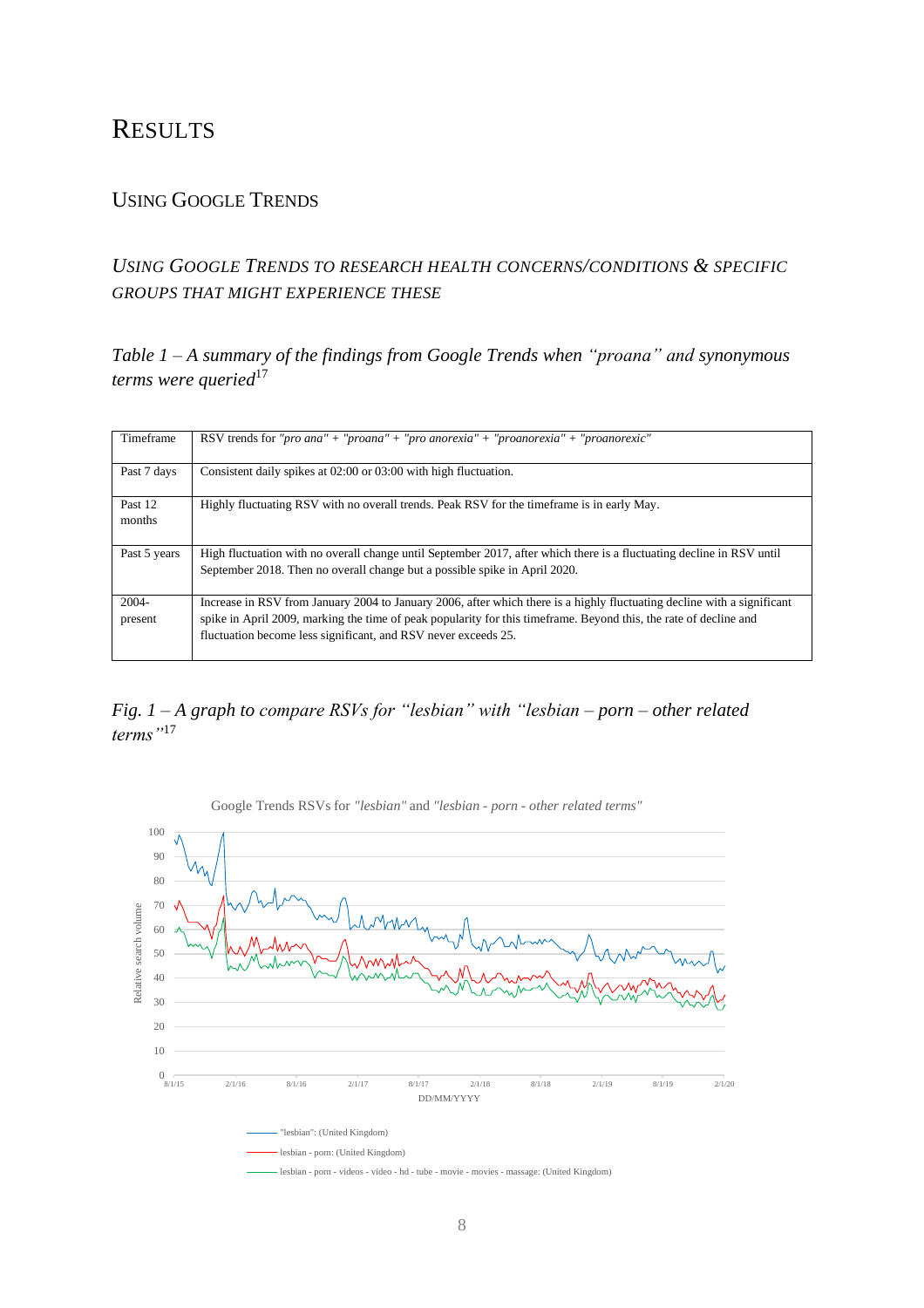# *Fig. 2 – Two graphs used to compare RSV data for "coming out" in all categories and in 'Gay-Lesbian-Bisexual-Transgender' category*<sup>17</sup>



#### *Data interpretation*

As shown in Table 1, GT data provided interesting patterns in searches for *"proana"* and synonymous terms across various timeframes. Data like these have the potential to improve support for people with anorexia nervosa, such as helping charities like Beat<sup>18</sup> secure funding for extending their helpline hours. This is relevant to primary care because charities like Beat can be recommended by GPs in order to help support those awaiting a referral to specialist services.

When the general terms *"lgbt", "lesbian", "gay", "bisexual"* and *"transgender"* were inputted into GT, the term *"gay"* was relatively the most popular, followed by *"lesbian"*. The other 3 inputted terms had far smaller RSVs over a 5-year timeframe. Due to *"gay"* being the most general of the terms, the higher RSV was to be expected. In order to account for the high RSV of the term *"lesbian"*, the top related queries were investigated, which included *"lesbian videos"* and *"lesbian tube"*, suggesting lesbian pornography accounted for a significant proportion of the high RSV for the term *"lesbian".* Consequently, the 'Related queries' section on GT was consulted for the top related search terms, and those relating to pornography were excluded. Even when all these terms were excluded, the data in Fig. 1 generally follows the same pattern still, implying there are far more terms relating to pornography that would require exclusion. 'Related queries' only shows a maximum of 25 'top' search terms (and 25 'rising' search terms), so it's difficult to ascertain what further search terms would be necessary to exclude in this data collection, highlighting a limitation of GT.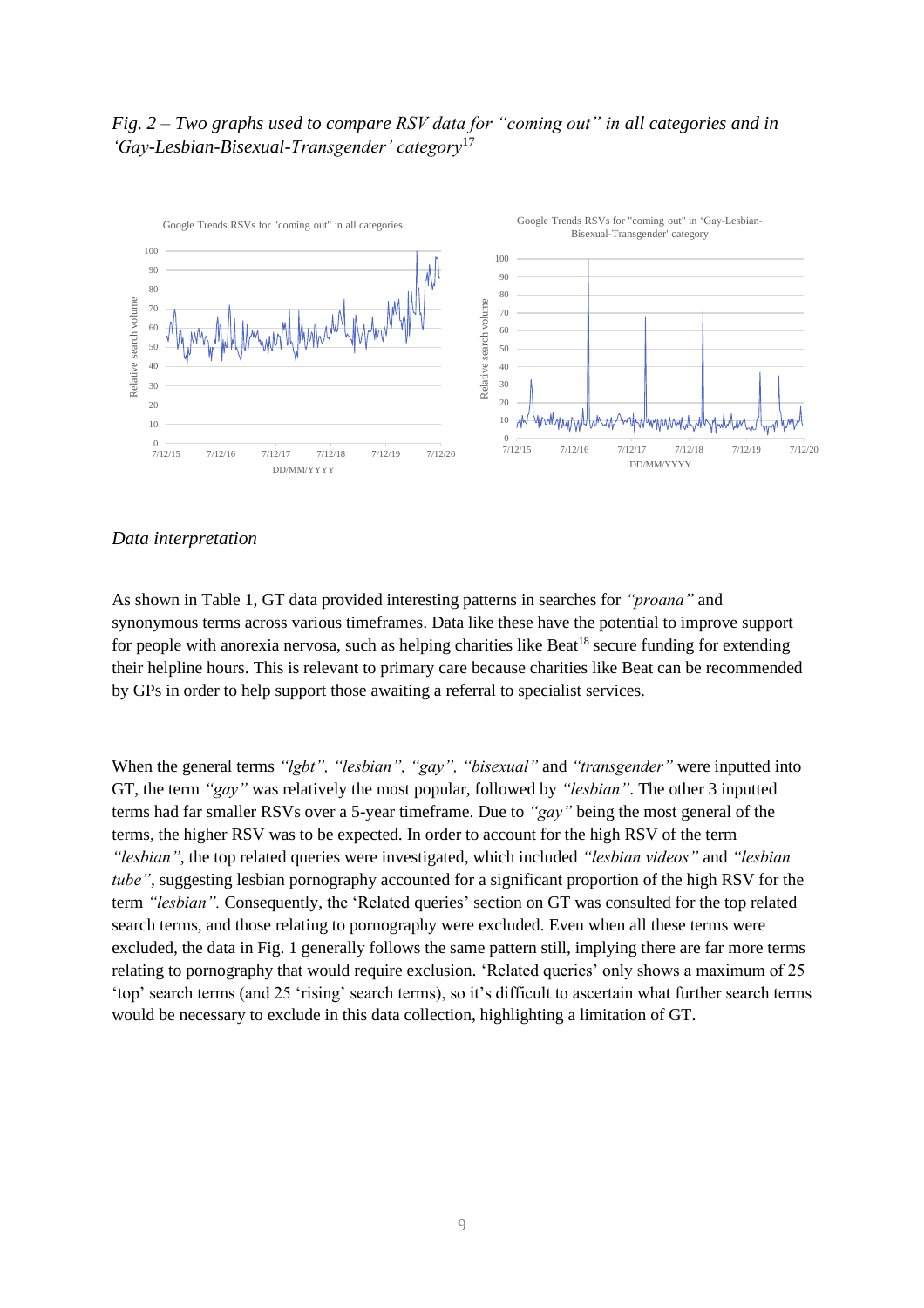It was difficult to identify a search term that could give an insight into health concerns specific to the LGBT population, hence exploring the impact of specifying the GT category 'Gay-Lesbian-Bisexual-Transgender'. The RSV data for *"coming out"* in all categories was compared to the data for the same term in the LGBT category, shown in Fig.1. The annual spikes in RSV for searches specific to the LGBT category happen around National Coming Out Day each year, illustrating the credibility of using this category to filter GT data to help research health concerns of the LGBT population.

Despite the GT LGBT category showing promise for the term *"coming out"*, its use for exploring search terms relating to health in the LGBT population was limited. For example, when *"proana"* and synonymous terms were queried on GT with the LGBT category specified, GT didn't have sufficient data to generate any results, suggesting a limited potential of GT for researching the health concerns of a specific group of people.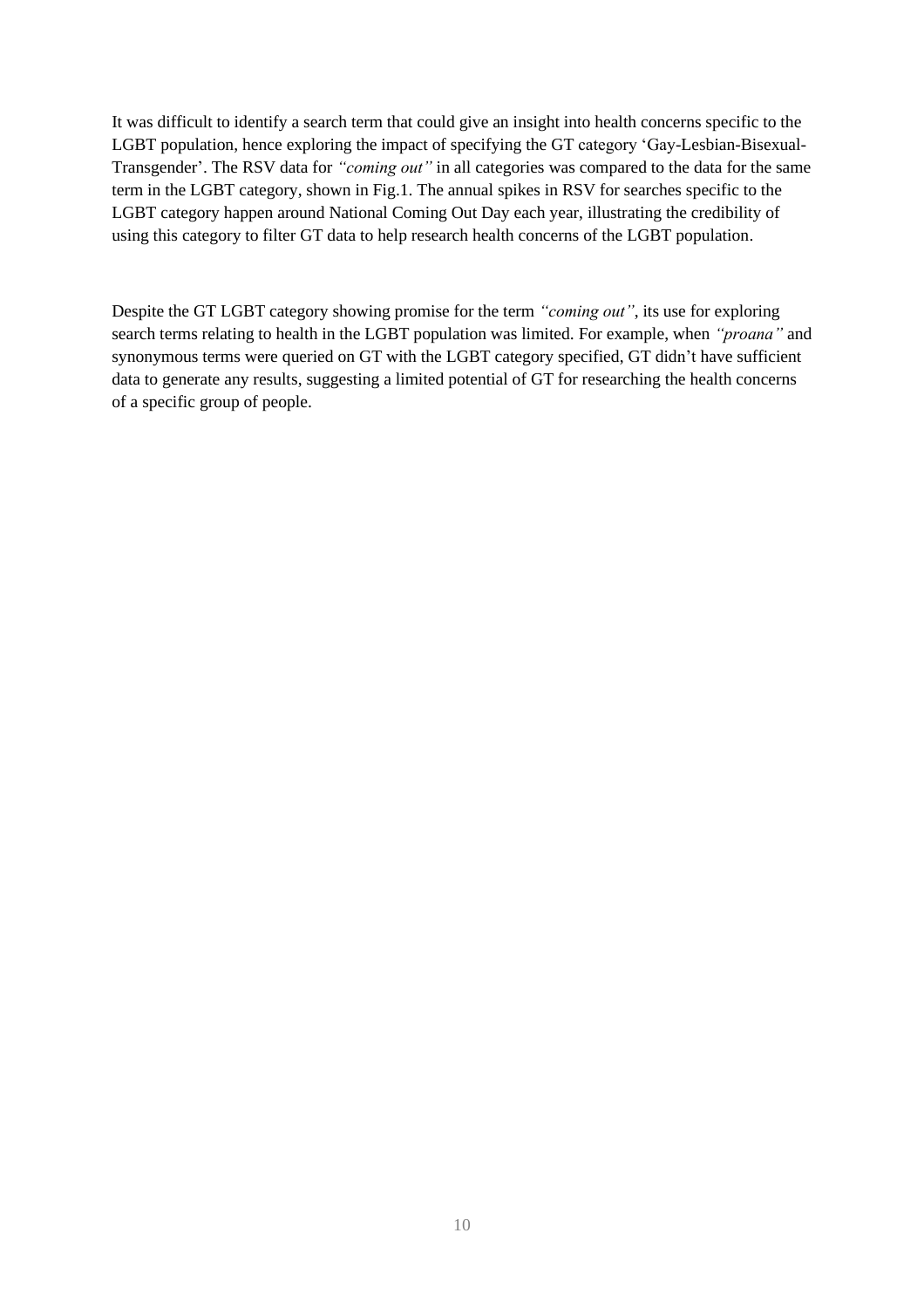# <span id="page-11-0"></span>*USING GOOGLE TRENDS TO RESEARCH HEALTH-RELATED BEHAVIOURS*



# *Fig. 3 – A graph to show RSV data for "exercise bike"*<sup>17</sup>

*Fig. 4 – A graph to show RSV data for terms relating to smoking cessation and vaping across a 15+ year timeframe*<sup>17</sup>

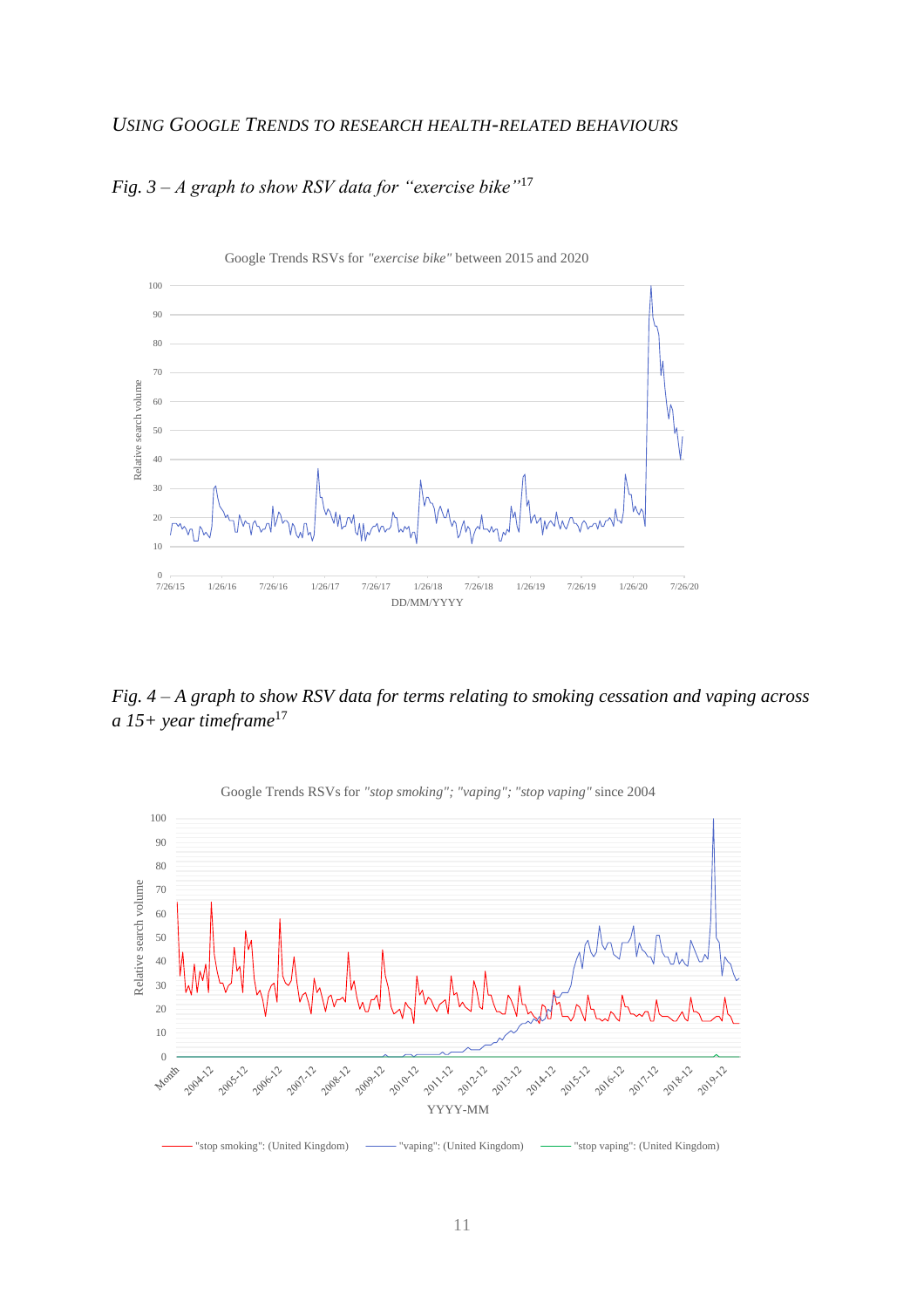# *Fig. 5 – A graph to show RSV for the topic 'Emergency contraception' across a 7-day timeframe*<sup>17</sup>



#### *Data interpretation*

Interestingly, there were clear seasonal trends in RSV for the terms *"exercise bike"* and *"stop smoking"*, such as annual spikes around January, perhaps suggesting the significant impact of New Years' resolutions on health behaviours. The huge spike in RSV in March 2020 seen in Fig.3 could be accounted for by the onset of the national lockdown in response to COVID-19, illustrating how GT can be used to monitor public interest in health behaviours, such as exercise. By identifying these trends in interest in health behaviours, the timing of campaigns and advertising could be tailored in order to have the most impact. The huge spike in RSV for *"vaping"* in August 2019 can be accounted for by news stories into the first reported death from vaping at the time<sup>19</sup>.

Another interesting finding from GT data with regards to the national lockdown can be seen in Fig.5, in which there was a clear drop in RSV for the term *"morning after pill"* in mid-March 2020. This is an example of how GT could be used to provide insight into behaviour patterns, such as unprotected sex in this case. The search term *"morning after pill"* is a particularly useful search term to query on GT, because Google searches for the term are unlikely to be made by people other than those with an intention of taking the pill. This was supported by a supplementary query made on GT for the timeframe 'Past 7 days', which showed daily spikes in RSV for *"morning after pill"* in the early hours of the morning.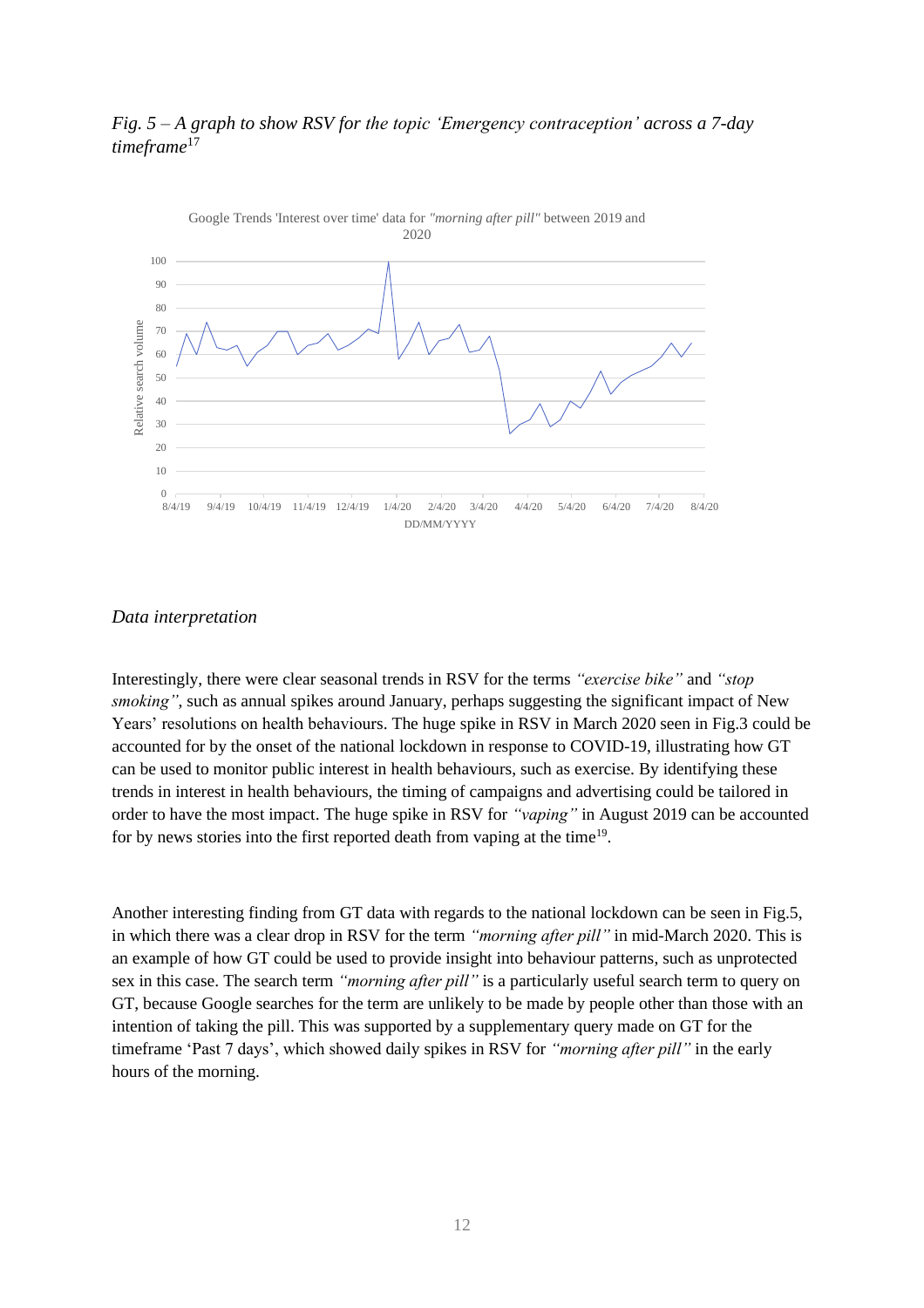# <span id="page-13-0"></span>*USING GOOGLE TRENDS TO RESEARCH ACCESS TO AND EXPERIENCES OF PRIMARY CARE*



*Fig. 6 – A graph to show RSV data for primary care "near me"* 17

*Fig. 7 – A graph to show RSV data for "should I see a doctor" + "should I see the doctor" versus "should I see my doctor"*<sup>17</sup>



Google Trends RSVs for *"should I see a/the doctor"* and *"should I see my doctor"*

"should I see a doctor" + "should I see the doctor": (United Kingdom) - "should I see my doctor": (United Kingdom)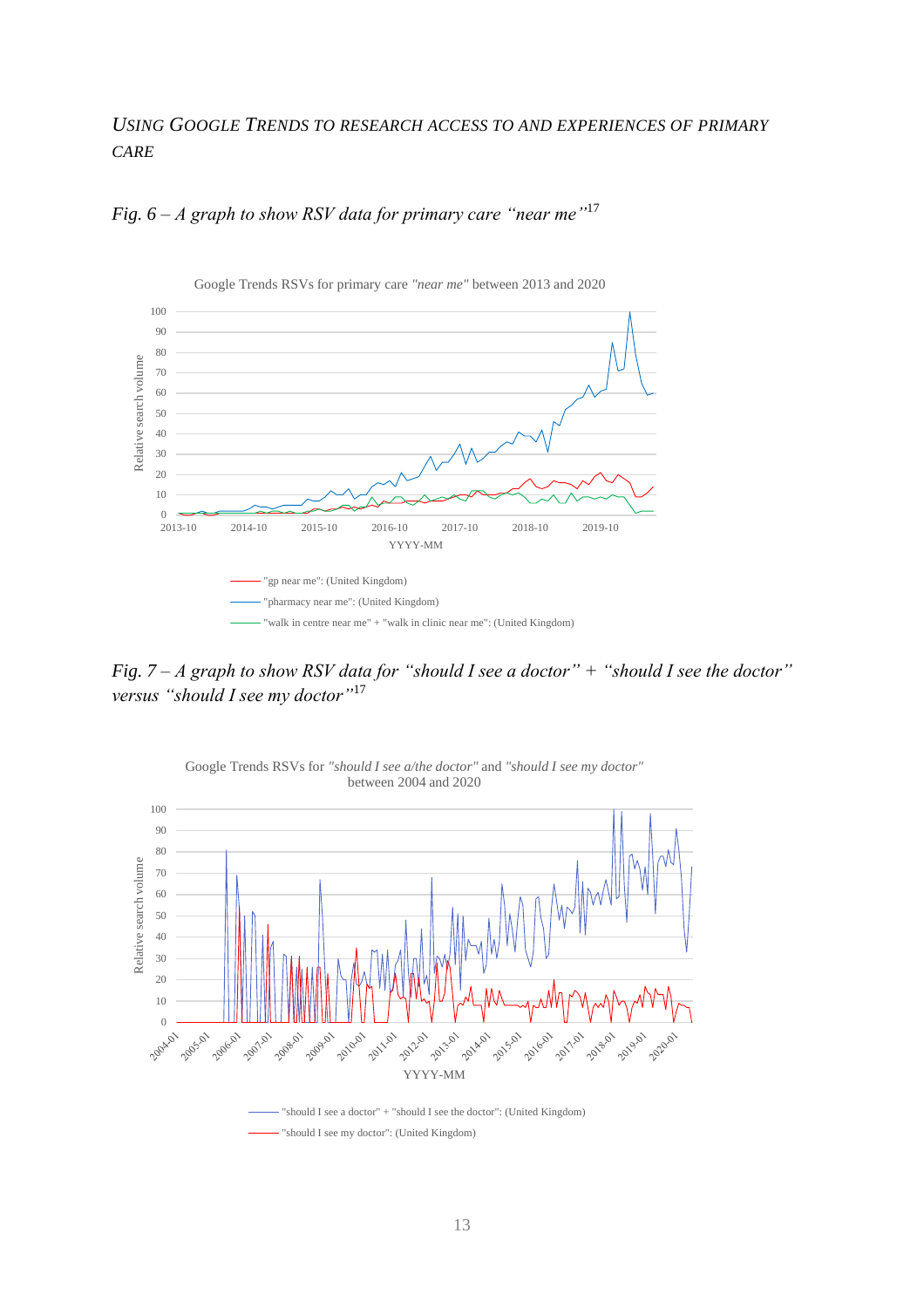#### *Data interpretation*

The increases in RSV for *"pharmacy near me"* and other primary care near me search terms from 2015 to 2020 are shown in Fig. 6. At face-value, this could be interpreted to suggest an increase in access to primary care with time, however the term *"near me"* showed a similar increase since 2013 across different categories, suggesting there a general increase in the use of Google to locate nearby services over the past 7 years: a trend not specific to primary care access. In addition, the *"near me"*  data from GT merely reflects trends in the use of Google to locate nearby services, rather than offering a complete reflection of the public's interest in accessing the services. Similarly, the insights into patients' experiences of primary care that GT can offer are limited. The comparison between *"my doctor"* and *"a/the doctor"* was intended to capture how patients might implicitly view their relationship with their GP, however it's unforeseeable that any firm conclusions could be made from using GT in this way, given the ambiguity of Google searches.

# <span id="page-14-0"></span>MANIPULATION OF REAL-TIME DATA

No obvious changes in the 'Past hour' data were observed for the search terms that were repeatedly googled. Given all GT data is relative, this was to be expected, because 38 simultaneous searches for the same term is a small number of searches relative to all other Google searches across the UK. However, an interesting observation was the difference between the real-time data observed within the hour in which the repeated searches were made, and the non-real-time data obtained after that hour. Despite the repeated searches not affecting the RSV data, GT did generate RSV data for the 'Past hour' for 3 of the 4 search terms. However, when the same search terms were inputted into GT beyond one hour after the repeated searches, and the hour of 15:00-16:00 (the hour in which the repeated searches were made) was specified, GT either didn't have sufficient data to display any interest over time, or the data that was displayed appeared markedly different to the 'Past hour' data. This highlighted the important distinction between real-time and non-real-time GT data that future GT studies should make clear.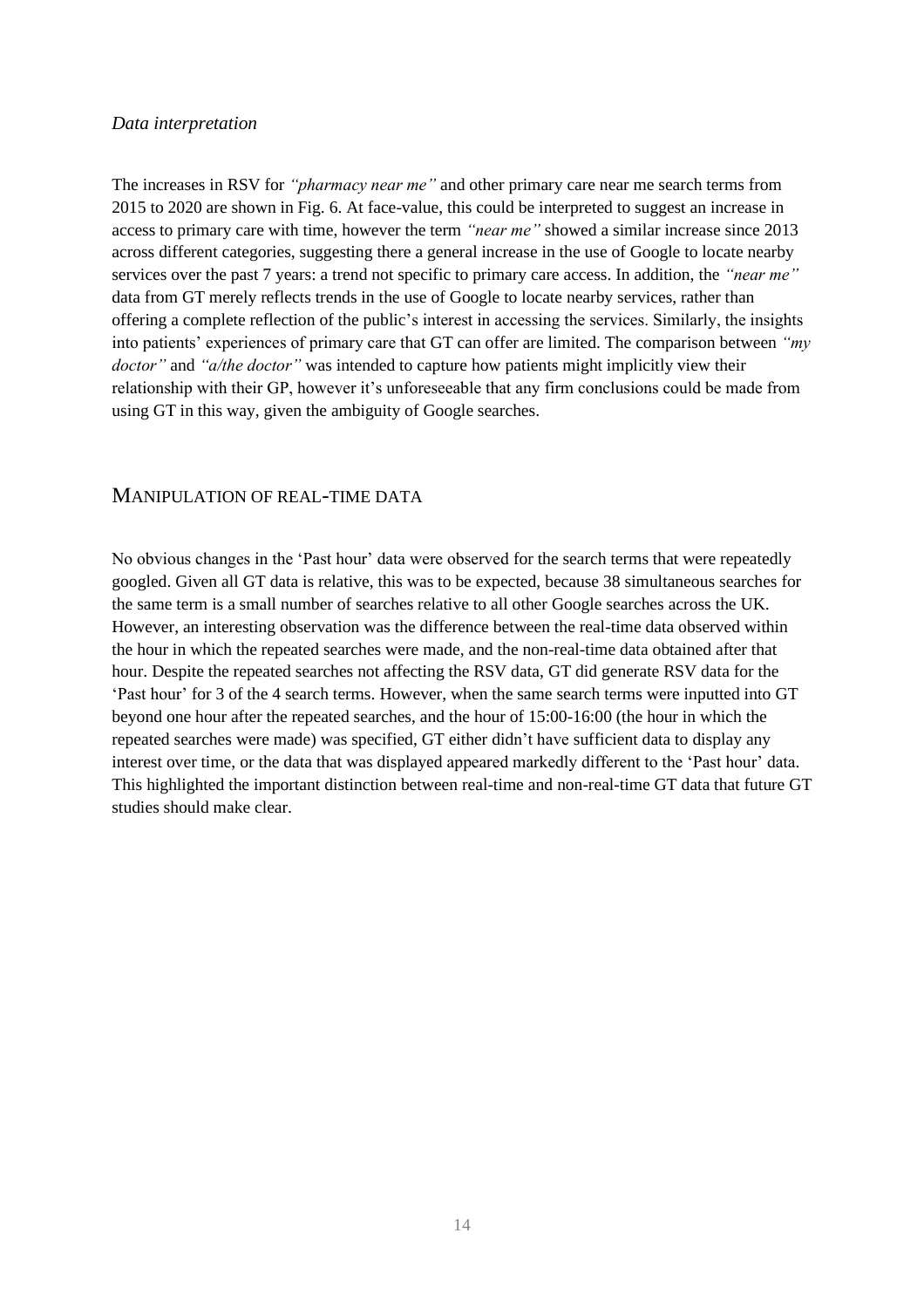# <span id="page-15-0"></span>COMPARISON WITH TWITTER DATA

Like GT, data from Twitter can offer an insight into the interests and concerns of internet users. However, there are clear differences between how each has the potential to be useful in primary care research. Twitter data offered evidence of tweets that include both the terms *"proana"* and *"lgbt"* and other combinations of synonymous terms – an example of a specific health condition in a specific population. Table 2 shows the number of tweets that include different combinations of terms: a rudimentary example of how Twitter data could be used to research a relatively niche interest/concern amongst a specific group of people. Data of this specificity couldn't be collected from GT.

Furthermore, Twitter, like other social media platforms, involves hashtags, which allow tweets to cover a huge range of different themes that might otherwise seem completely unrelated. GT data is constrained by the fact that Google is intended to answer specific, short queries, and hence a single Google search doesn't involve such an expanse of themes. Similarities and differences between GT data and Twitter data are summarised in Fig.7.

| Table 2 - Number of tweets that included both terms x and y as of 24/07/2020 13:00 |  |  |  |  |  |
|------------------------------------------------------------------------------------|--|--|--|--|--|
|                                                                                    |  |  |  |  |  |

|               |               |                |          |              | $\boldsymbol{x}$ |          |                |
|---------------|---------------|----------------|----------|--------------|------------------|----------|----------------|
|               |               | lgbt           | gay      | lesbian      | queer            | bisexual | trans          |
| $\mathcal{Y}$ | proana        | $\overline{4}$ | 7        | 48           | $\overline{0}$   | 14       | $\overline{c}$ |
|               | $proanorexia$ | $\overline{0}$ | $\theta$ | $\mathbf{0}$ | $\overline{0}$   | $\theta$ | $\mathbf{0}$   |
|               | thinspo       | 2              | 16       | 83           | $\overline{0}$   | 13       | 12             |
|               | thinspiration | $\overline{0}$ | 1        | $\mathbf{0}$ | $\overline{0}$   | $\theta$ | $\theta$       |
|               | meanspo       | $\overline{2}$ | 1        | 58           |                  | 7        | 11             |

*Fig. 7 - A summary of comparisons between Google Trends and Twitter data*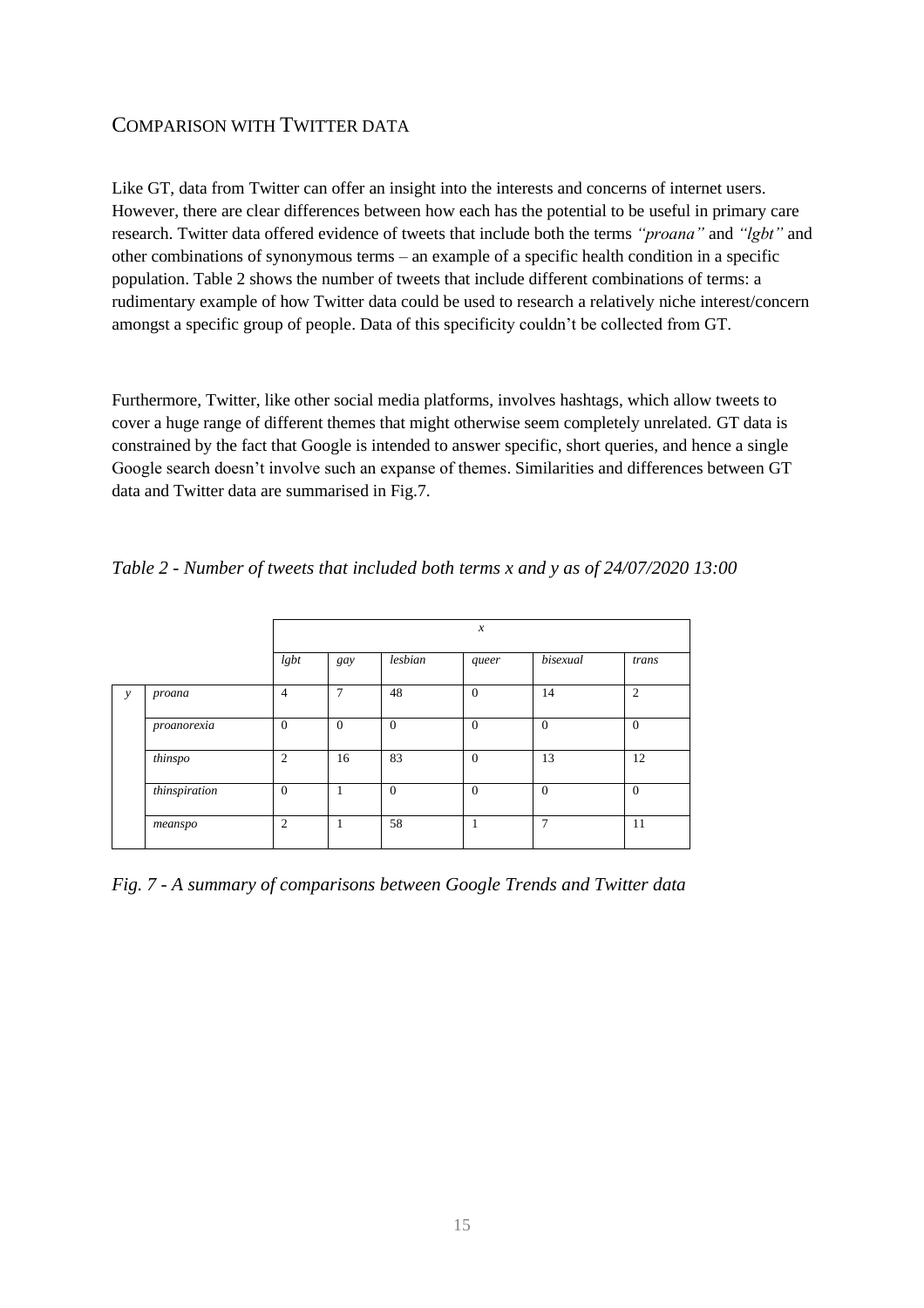#### Google Trends

#### • Limited by time - data from 2004

- Relative data
- Geographical data
- Related queries section
- Data sorted into topics and categories
- Limited by ambiguity of Google searches specific topics are difficult to research
- Automatic interest across time data

#### • Real time data

- Data allows interest in a search term/topic to be identified
- Comparisons between interest in different search
- terms/topics
- Interest across time data can be collected
- Limited by number of tweets - most recent 150,000
- Absolute data
- No geographical data unless incoporated into input
- 
- No equivalent to related queries section
- No equivalent to topics and categories
- Use of hastags on social media allows more specific topics to be researched
- 
- Interest across time data can be collected manually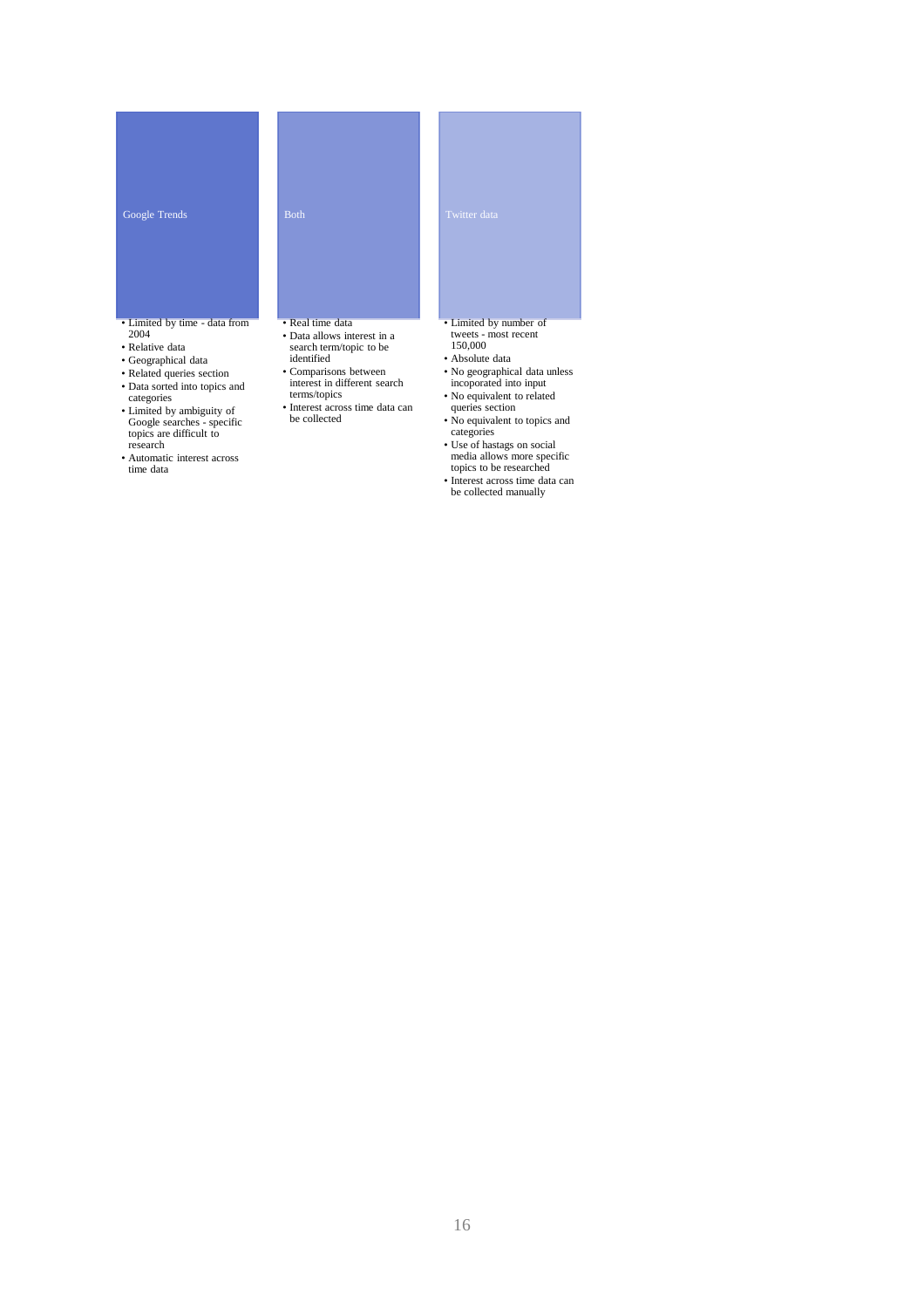# <span id="page-17-0"></span>GP PATIENT SURVEY (GPPS)

As shown in Table 3.1, the majority of GPPS respondents reported using none of the 3 specified GP online services. For the 5 different demographic factors that were considered (age, ethnicity, longterm conditions, sexuality and working status), the percentages of different demographic groups responding to question 5 with 'None of these' were different, as shown in Table 3.2.

*Table 3.1 – National answers to Question 5 of the GPPS 2020*<sup>20</sup>

| <b>Answer to Q5</b> - Which of the following general practice online services have you used in the past 12 | <b>National</b> |
|------------------------------------------------------------------------------------------------------------|-----------------|
| months?                                                                                                    | (%)             |
|                                                                                                            |                 |
| Booking appointments online                                                                                | 18%             |
|                                                                                                            |                 |
| Ordering repeat prescriptions online                                                                       | 19%             |
| Accessing my medical records online                                                                        | 6%              |
|                                                                                                            |                 |
| None of these                                                                                              | 71%             |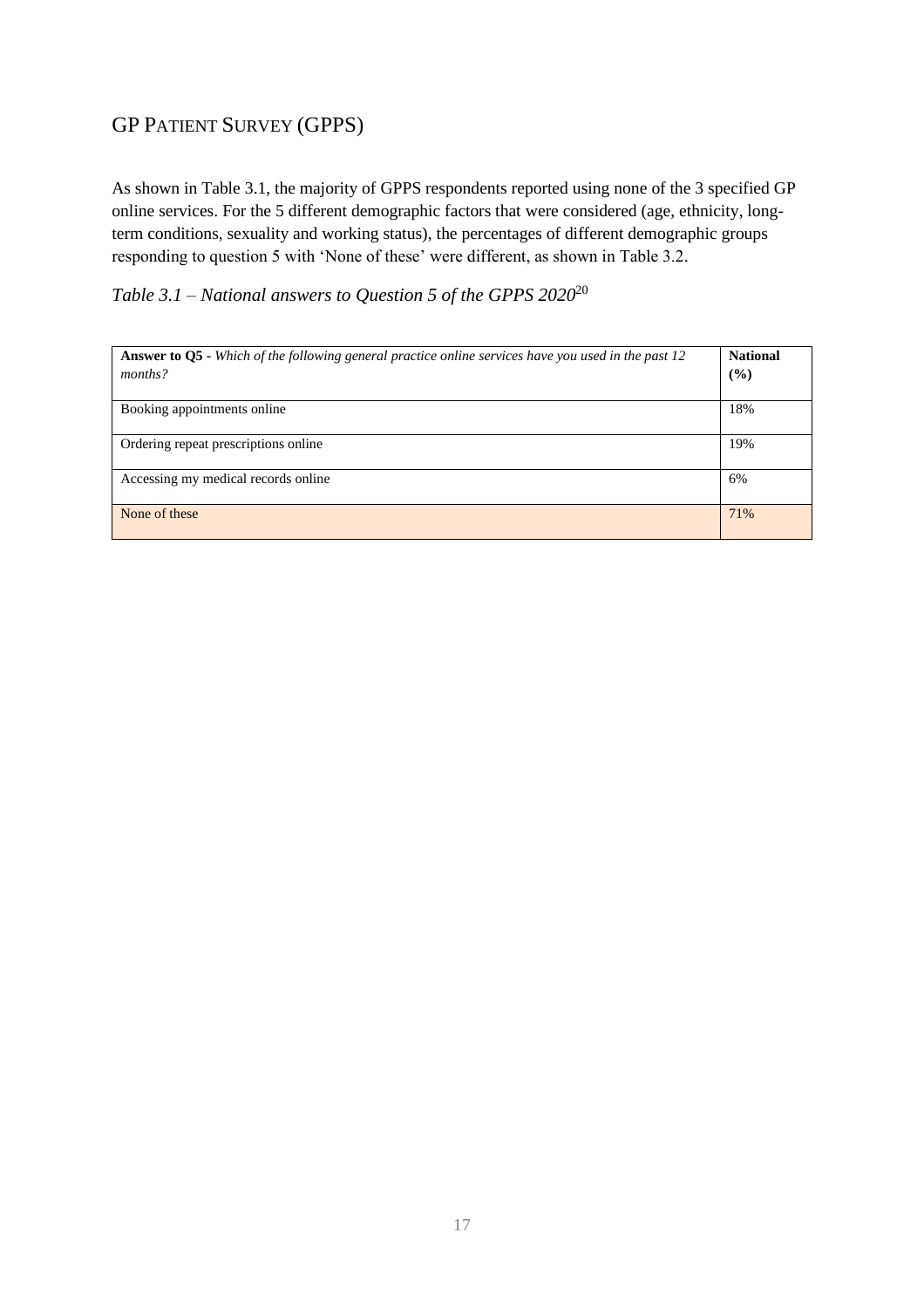|                    | Demographic groups         |                                                        |                                                                     |                                                                           |                                                                         |                                      |                                                                  |                                                                    |                                           |                                                          |                                                                         |                           |                                   |                                        |                                  |                                                                   |                                                            |                                                              |                                                 |                                 |
|--------------------|----------------------------|--------------------------------------------------------|---------------------------------------------------------------------|---------------------------------------------------------------------------|-------------------------------------------------------------------------|--------------------------------------|------------------------------------------------------------------|--------------------------------------------------------------------|-------------------------------------------|----------------------------------------------------------|-------------------------------------------------------------------------|---------------------------|-----------------------------------|----------------------------------------|----------------------------------|-------------------------------------------------------------------|------------------------------------------------------------|--------------------------------------------------------------|-------------------------------------------------|---------------------------------|
|                    | Age                        | All                                                    | 16-24                                                               | 25-34                                                                     | 35-44                                                                   | 45-54                                | 55-64                                                            | 65-74                                                              | 75-84                                     | $85+$                                                    |                                                                         |                           |                                   |                                        |                                  |                                                                   |                                                            |                                                              |                                                 |                                 |
|                    |                            | 62%                                                    | 77%                                                                 | 72%                                                                       | 71%                                                                     | 69%                                  | 68%                                                              | 68%                                                                | 78%                                       | 85%                                                      |                                                                         |                           |                                   |                                        |                                  |                                                                   |                                                            |                                                              |                                                 |                                 |
|                    | Ethnicity                  | All                                                    | English /<br>Welsh /<br>Scottish /<br>Northern<br>Irish / British   | Irish                                                                     | Gypsy or<br>Irish<br><b>Traveller</b>                                   | Any other<br>White<br>background     | <b>White and</b><br><b>Black</b><br>Caribbean                    | White and<br>Black<br>African                                      | White<br>and<br>Asian                     | Any other<br>Mixed /<br>multiple<br>ethnic<br>background | Indian                                                                  | Pakistani                 | <b>Bangladeshi</b>                | <b>Chinese</b>                         | Any other<br>Asian<br>background | African                                                           | Caribbean                                                  | Any other<br>Black /<br>African /<br>Caribbean<br>background | Arab                                            | Any<br>other<br>ethnic<br>group |
|                    |                            | 62%                                                    | 71%                                                                 | 71%                                                                       | 81%                                                                     | 70%                                  | 73%                                                              | 73%                                                                | 68%                                       | 68%                                                      | 68%                                                                     | 75%                       | 75%                               | 69%                                    | 73%                              | 77%                                                               | 76%                                                        | 78%                                                          | 73%                                             | 76%                             |
| Demographic factor | Long-<br>term<br>condition | $All -$<br>including<br>no long-<br>term<br>conditions | Alzheimer's<br>disease or<br>other cause of<br>dementia             | <b>Arthritis</b><br>or<br>ongoing<br>problem<br>with<br>back or<br>joints | <b>Autism or</b><br>autism<br>spectrum<br>condition                     | <b>Blindness or</b><br>partial sight | A breathing<br>condition,<br>such as<br>asthma or<br><b>COPD</b> | Cancer<br>(diagnosis<br>or<br>treatment<br>in the last<br>5 years) | <b>Deafness</b><br>or<br>hearing<br>loss  | <b>Diabetes</b>                                          | A heart<br>condition,<br>such as<br>angina or<br>atrial<br>fibrillation | High<br>blood<br>pressure | <b>Kidney or</b><br>liver disease | $\mathbf{A}$<br>learning<br>disability | A mental<br>health<br>condition  | $\mathbf{A}$<br>neurological<br>condition,<br>such as<br>epilepsy | A stroke<br>(which<br>affects<br>your day-<br>to-day life) | Another<br>long-term<br>condition or<br>disability           | I do not<br>have any<br>long-term<br>conditions |                                 |
|                    |                            | 62%                                                    | 77%                                                                 | 68%                                                                       | 71%                                                                     | 76%                                  | 64%                                                              | 66%                                                                | 71%                                       | 65%                                                      | 68%                                                                     | 65%                       | 67%                               | 76%                                    | 61%                              | 60%                                                               | 72%                                                        | 60%                                                          | 78%                                             |                                 |
|                    | <b>Sexuality</b>           | All                                                    | Heterosexual<br>or straight                                         | Gay or<br>lesbian                                                         | <b>Bisexual</b>                                                         | Other                                | Prefer not to<br>say                                             |                                                                    |                                           |                                                          |                                                                         |                           |                                   |                                        |                                  |                                                                   |                                                            |                                                              |                                                 |                                 |
|                    |                            | 62%                                                    | 71%                                                                 | 61%                                                                       | 66%                                                                     | 74%                                  | 75%                                                              |                                                                    |                                           |                                                          |                                                                         |                           |                                   |                                        |                                  |                                                                   |                                                            |                                                              |                                                 |                                 |
|                    | Working<br>status          | All                                                    | <b>Full-time</b><br>paid work (30<br>hours or<br>more each<br>week) | Part-time<br>paid<br>work<br>(under<br>30 hours<br>each<br>week)          | <b>Full-time</b><br>education<br>at school,<br>college or<br>university | Unemployed                           | Permanently<br>sick or<br>disabled                               | <b>Fully</b><br>retired<br>from work                               | Looking<br>after the<br>family or<br>home | Doing<br>something<br>else                               |                                                                         |                           |                                   |                                        |                                  |                                                                   |                                                            |                                                              |                                                 |                                 |
|                    |                            | 62%                                                    | 70%                                                                 | 70%                                                                       | 75%                                                                     | 76%                                  | 69%                                                              | 71%                                                                | 72%                                       | 74%                                                      |                                                                         |                           |                                   |                                        |                                  |                                                                   |                                                            |                                                              |                                                 |                                 |

# *Table 3.2 – Weighted percentages of different demographic groups answering 'None of these' to Q5*<sup>20</sup>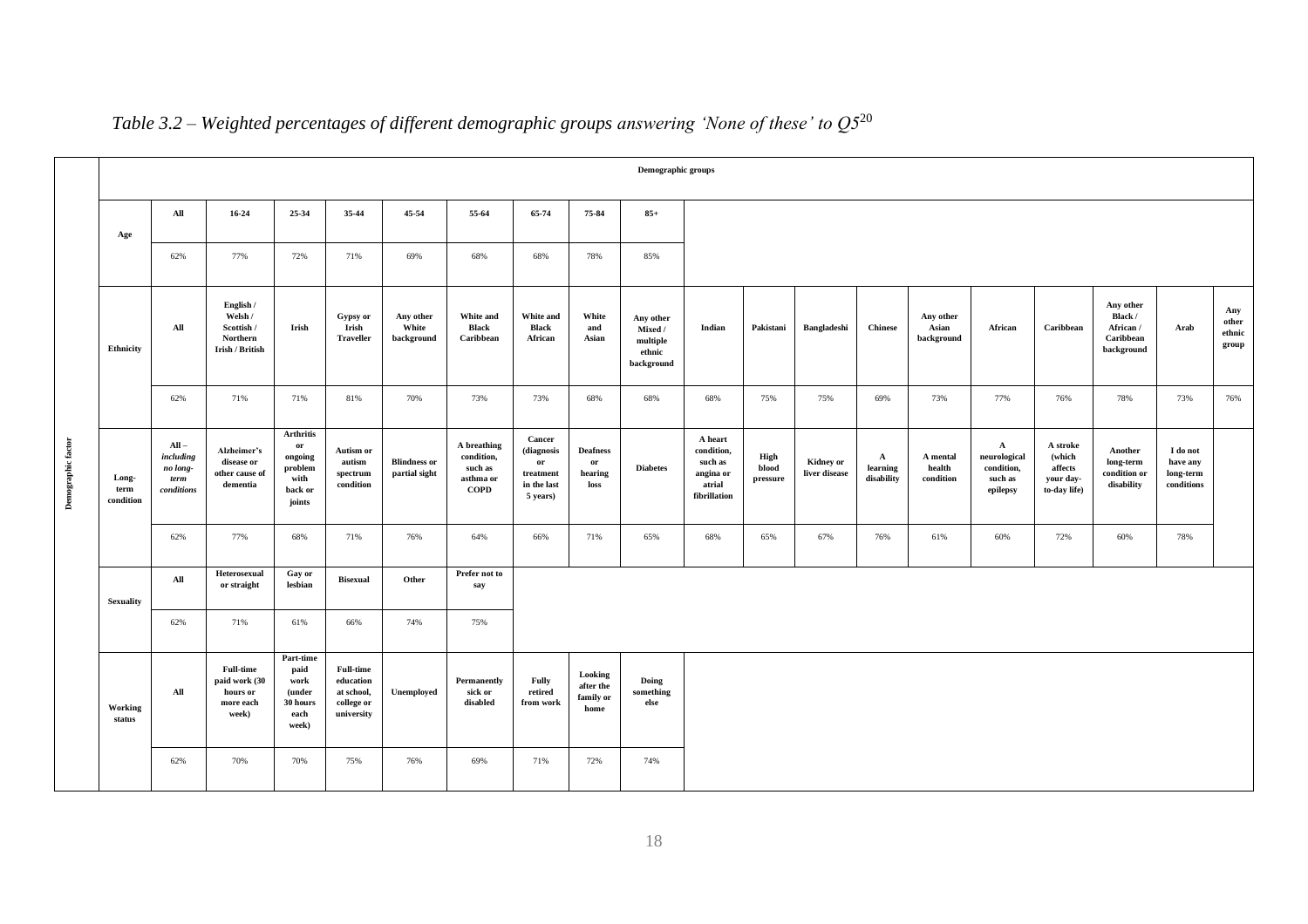# <span id="page-19-0"></span>LITERATURE REVIEW

The initial literature search across three databases generated 8 results, however upon review of these studies, only 1 made a specific reference to primary care, hence a broader literature search was carried out.

The PubMed search for studies that included "google trends" or "google health trends" in their title generated 205 results, of which 12 were excluded. The remaining 193 studies were sorted according to their main research themes, shown in Table 4. 11 studies fell under more than one of the research themes in Table 3. Only 2 studies made a direct reference to primary care, one of which was identified in the initial literature search.

# *Table 4 – Research themes of Google Trends studies*

| Research theme                                | Examples                                       | Number         |
|-----------------------------------------------|------------------------------------------------|----------------|
|                                               |                                                | of             |
|                                               |                                                | studies        |
| Infectious disease -                          | COVID-19, influenza, dengue fever              | 52             |
| forecasting/surveillance/public               |                                                |                |
| awareness/understanding/interest              |                                                |                |
| Non-infectious disease -                      | Rheumatoid arthritis, cancer, asthma           | 45             |
| forecasting/surveillance/public               |                                                |                |
| awareness/understanding/interest              |                                                |                |
| Medicine/treatment/intervention - public      | CBD oil, cosmetic procedures, antibiotics      | 36             |
| awareness/understanding/interest              |                                                |                |
| Impacts of awareness campaigns and health     | World Thrombosis day, pictorial health         | 12             |
| warnings on public                            | warnings, Breast Cancer Awareness month        |                |
| awareness/understanding/interest              |                                                |                |
| Lifestyle choices/factors - public            | Sunbeds, smoking cessation, tattoos            | 12             |
| awareness/understanding/interest              |                                                |                |
| Other - public                                | Pollution awareness, overwork prevention,      | 11             |
| awareness/understanding/interest              | stock prices                                   |                |
| Mental health - forecasting/surveillance/risk | Mental health concerns during lockdown,        | 10             |
| prediction                                    | suicide risk prediction, NSSI monitoring       |                |
| Vaccination/screening/preventative measures - | Sun protection, HIV vaccination, breast cancer | 10             |
| public awareness/understanding/interest       | screening                                      |                |
| Google Trends as a healthcare research tool   | Systematic reviews of Google Trends in         | $\overline{7}$ |
|                                               | research, methodology framework                |                |
| General symptoms - surveillance               | Oedema, headache, hair loss                    | 6              |
| Medical education/medical professions         | Socioeconomic behaviours on dental             | $\overline{3}$ |
|                                               | profession, interest in orthopaedic surgery    |                |
|                                               | residency, informing anatomy education         |                |
| Specific reference to primary care            | Access to primary care, how Google Trends can  | $\overline{2}$ |
|                                               | inform pharmacy practice                       |                |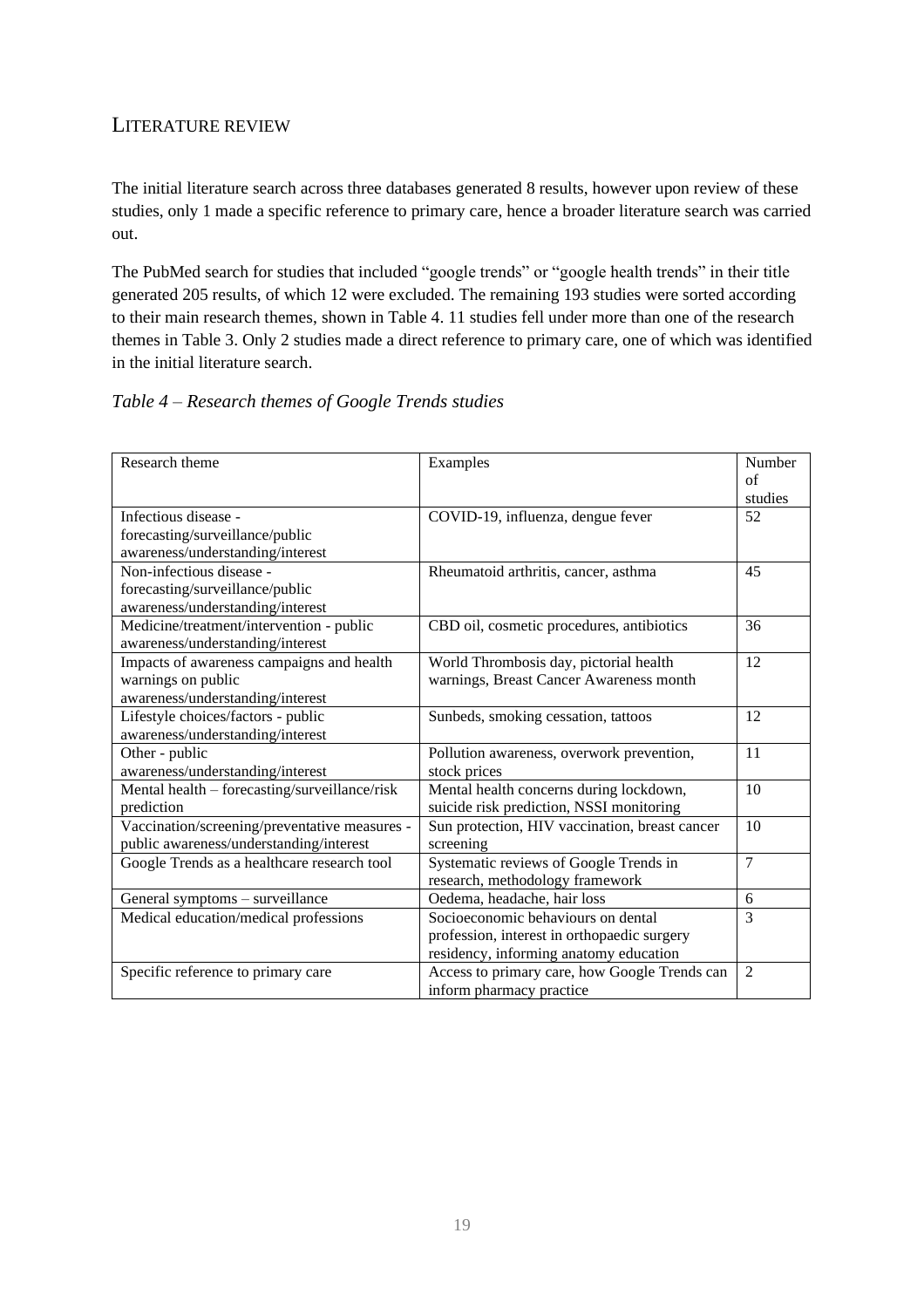### *Reviews of Google Trends studies relevant to primary care*

Although the study into access to primary care by Ssendikaddiwa et al. (2019) was conducted in Canada, the authors defined primary care as "the first point of contact with the health care system" that "provides access to referred health care services"<sup>21</sup>, therefore the study is helpful when considering the use of GT to research access to primary care in the UK. By comparing province-level data from GT to the results of a survey addressing patient-reported access to primary care, a positive correlation between walk-in clinic RSV and reports of getting same- or next-day appointments was identified. The authors interpreted this correlation, amongst others, as evidence of the plausibility of using GT as a public health indicator. In addition, the study identified a national increase in RSV for walk-in clinics across a seven-year timeframe, suggesting an increase in the use of the internet to find convenient, accessible primary care. The authors correctly acknowledged an inability to determine what this increase in RSV reflected, and that patterns in the public's primary care seeking are only partially reflected in Google searches. Therefore, the study concluded that GT *"may offer some insight*" but recommended further validation of using GT data to research service use.

Hanna et al. (2019) investigated the use of GT to inform pharmacy practice<sup>22</sup>. This study used GT 'Related queries' to research the types of information that people search for regarding commonly prescribed antibiotics. For example, the commonly searched *"what is/are antibiotics?"* was interpreted as a general lack of understanding of antibiotics by the public. The study also used Google to investigate the websites that people are directed to when medicines or medical conditions are queried; 'Related queries' were again used to inform the authors as to which terms to input into Google. GT was also used to identify seasonal patterns in interest in Irritable Bowel Syndrome and smoking cessation as respective examples of a particular medical condition and a social/lifestyle factor. The variety of methods that incorporated GT in some way was encouraging to see, and the authors optimistically concluded that GT can inform pharmacy practice when used alongside other data, potentially informing marketing strategies, public health policies and health promotion campaigns.

# <span id="page-20-0"></span>PATIENT INVOLVEMENT

Members of the CUH PPI Panel were most confident in their interpretations of GT data relating to health behaviours (Fig.3 and Fig.4). For example, the annual spikes in RSV in January seen in Fig.3 were consistently interpreted as evidence of New Years' resolutions, and the spike in March 2020 was accounted for by the national coronavirus lockdown. Therefore, the reliability of these conclusions was strengthened by PPI.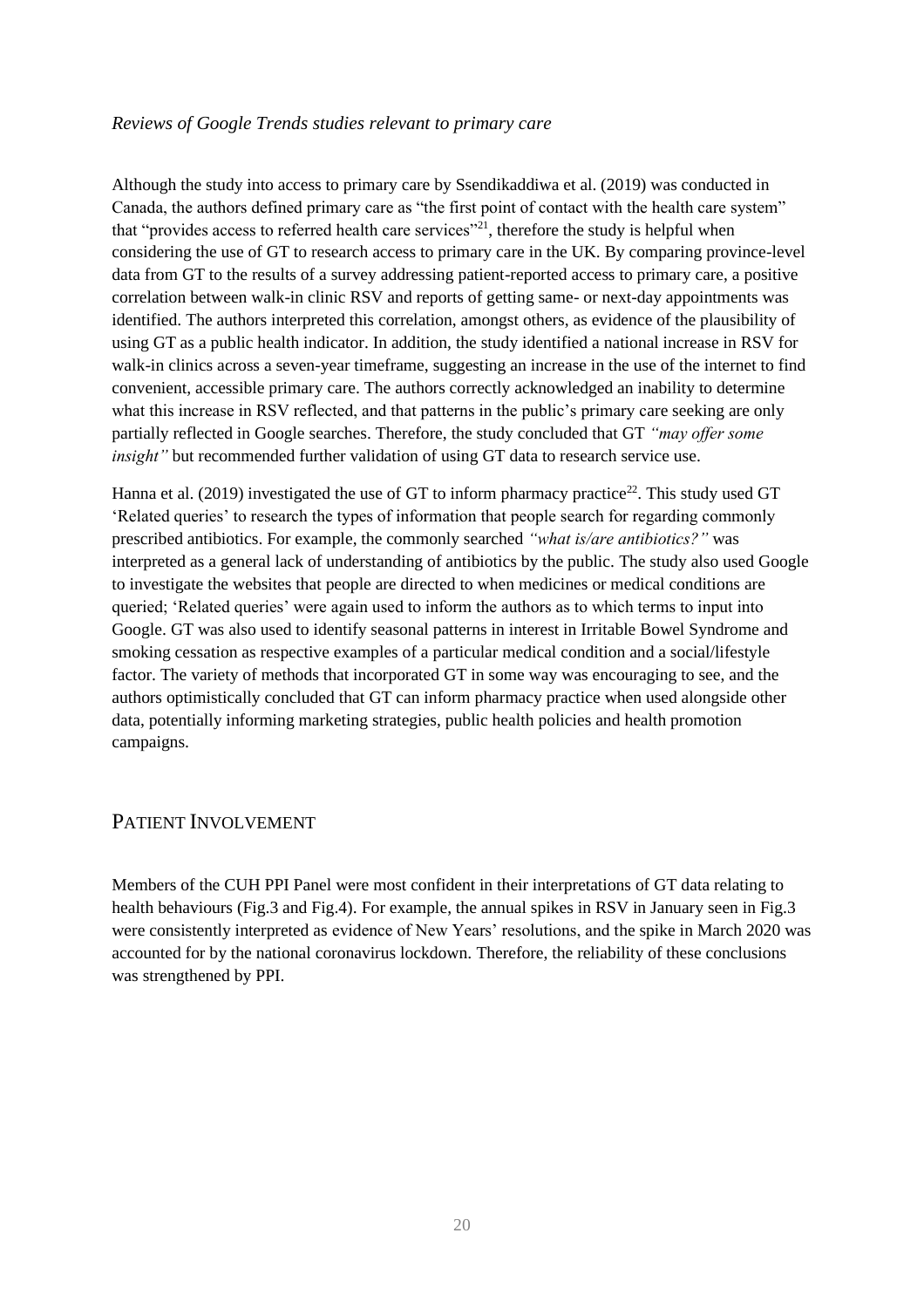The panel also gave interesting interpretations of Fig.6 and Fig.7. A number of members referred to the difficulty of getting a GP appointment, and how this might account for the relative increase in searches across time for *"pharmacy near me"* seen in Fig.6. As one member put it, *"you just can't get an appointment these days when you try"*, which was a valuable, patient-centred interpretation of the data shown in Fig.6.

More variation was seen between the interpretations of Fig.7 by different members of the panel. While some were highly doubtful of any difference between the phrases *"a/the doctor"* and *"my doctor"*, others personally related to the difference in phrasing, for example:

> *"(…) for several years I would have said there was such a thing as 'my' doctor – indeed the family's doctor. From a certain point it became difficult to get an appointment with a specific GP, especially in the short term and I have had to accept whoever is there on the day."*

Despite reflections like the above, members of the panel were largely unsure of conclusions drawn from the data on access to and experiences of primary care and were summarised as *"highly speculative"* by one member.

One panel member offered a particularly interesting reflection on using GT in primary care-focussed research in general: *"more primary care visits are likely to be made by older people and more Google searches are likely to be made by younger people"*. This supports the notion that there is demographic bias in GT data, which is addressed in the *Evaluation of Google Trends.*

There were positive comments from the SPCR patient panel about the components of this study, as well as GT as an exciting potential research tool. A particularly interesting piece of feedback on this study was the need to address how patients would benefit from a research tool like GT. Although GT may not have the potential to directly benefit patients on an individual basis, patients can benefit from new research tools on a population level. For example, GT could be used to inform the timing of public health campaigns, which would be a population-level approach that would indirectly aim to benefit individual patients.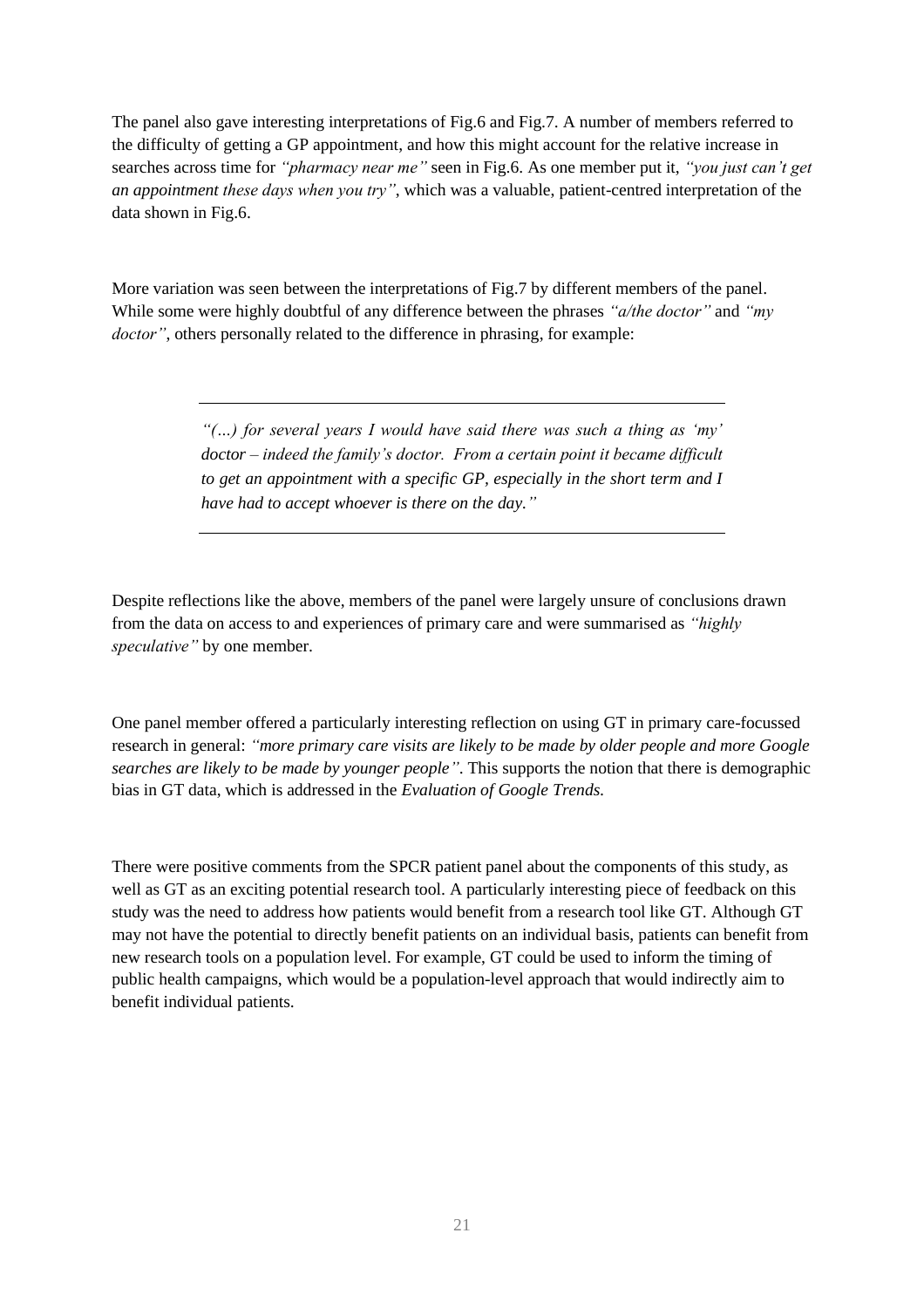# <span id="page-22-0"></span>EVALUATION OF GOOGLE TRENDS

This study into GT has explored its opportunities and potential in primary care research. Using all the results collected in this multimethod study, the following section aims to comprehensively evaluate GT as a primary care research tool.

# <span id="page-22-1"></span>**ACCESSIBILITY**

The accessibility of Google Trends is its most appealing characteristic as a primary care research tool. The fact that Google Trends sorts RSV data according to a variety of factors such as location, timeframe and search categories, is another impressive feature of the tool. Google Trends 'Interest over time' data were focussed on in this study, however Google Trends also has sections on 'Interest by subregion' and 'Related queries'. These factors all contribute to Google Trends being an extensive data source that has an infinite range of *potential* uses.

# <span id="page-22-2"></span>KEY LIMITATIONS

Multiple limitations of GT were encountered during this study, and these can be refined to five key limitations summarised in Fig.8. As shown, these key limitations interact with and reinforce each other. By explaining these key limitations and the findings that support each of them, this section aims to help inform researchers on the necessary considerations to make when incorporating GT into future research.

# *Fig.8 – An infographic to summarise Google Trends' key limitations*

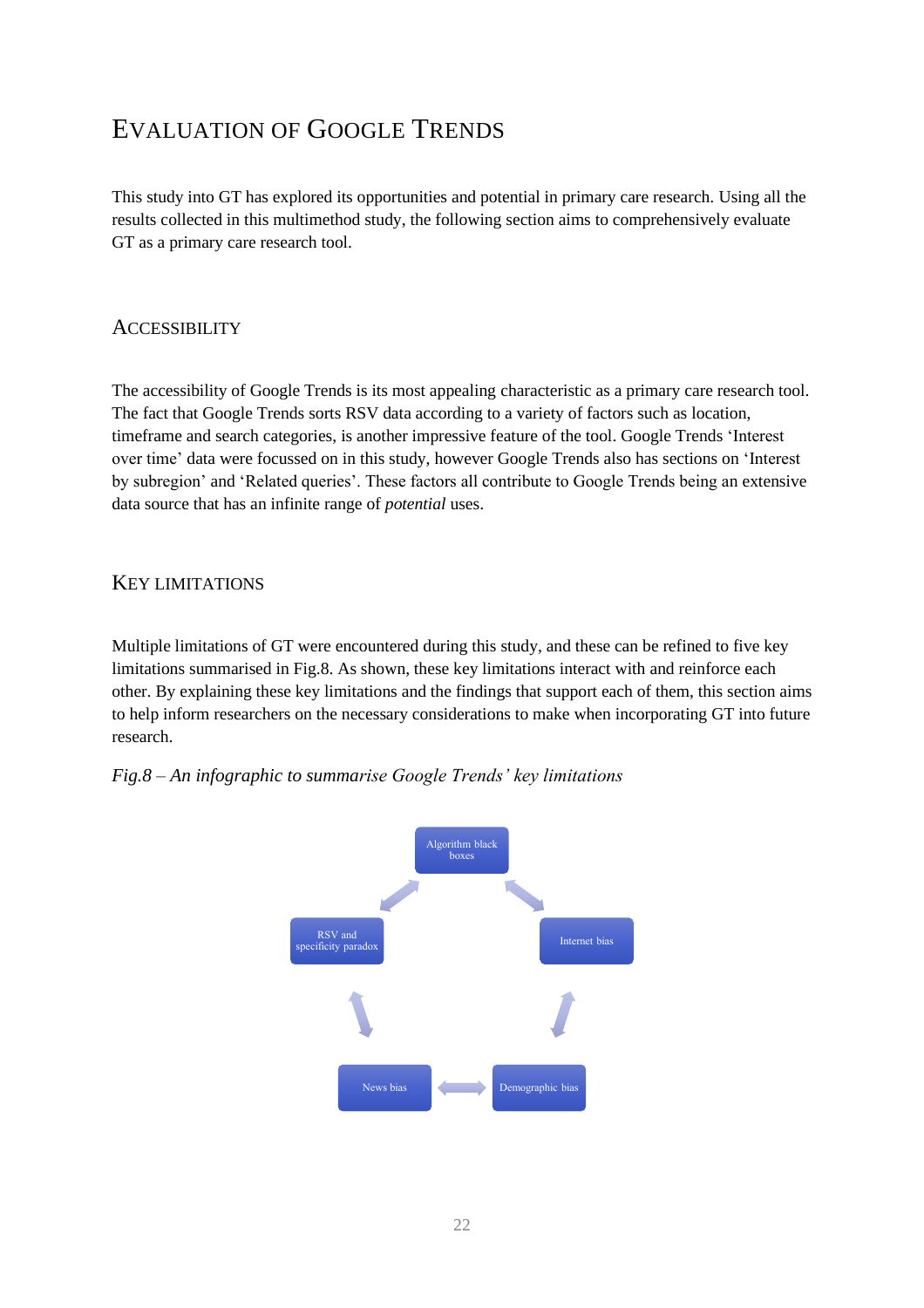# <span id="page-23-0"></span>*ALGORITHM BLACK BOXES*

A major limitation to GT as a research tool is the lack of transparency around how exactly different components of GT data are collected. These so-called algorithm black boxes result in unanswered questions including, but not limited to, the following:

- How exactly is 'Interest by subregion' data generated?
- How does GT sort search terms into topics?
- How are 'Related queries' identified?
- What is the threshold for low-volume searches to be filtered out by GT?

The fourth question regarding the filtering of Google searches to only include data on popular search terms and topics on GT is a particularly interesting algorithm black box. The attempt to manipulate real-time data on GT explored this question, because it was found that 38 simultaneous Google searches had no effect on the real-time data for any of the included search terms. The exact sensitivity of GT to manipulation of this kind remains unclear. Algorithm black boxes such as this diminish the reliability of any conclusions drawn from GT data, greater transparency from Google on its data collection would greatly strengthen GT as a research tool.

# <span id="page-23-1"></span>*PARADOX BETWEEN SUFFICIENT RELATIVE SEARCH VOLUME AND SEARCH SPECIFICITY*

As mentioned previously, GT will only present data on search terms that have sufficiently high RSV. According to Google, *"Trends only shows data for popular terms"* <sup>14</sup>, and therefore search terms with insufficient RSV are automatically filtered out of GT data. As a result, broader, more vague terms are better to query on GT to increase the likelihood of generating data. For any query on GT, insight into the 'when' and 'where' components of RSV can be gained, but the context of the searches – i.e. the 'what' component of RSVs – are an area of ambiguity that largely involves logical guesswork. On this basis, highly specific queries are preferable, in order to be confident about the conclusions drawn from GT data. Yet, more specific queries are less likely to have sufficient RSV. Therefore, there is a paradoxical requirement for both high RSV and high search term specificity in order for GT data to have potential in practice. This greatly limits the number of search terms that are useful to query on GT.

> Researchers can make use of the 'Related queries' section on GT to find out the predominant contexts of searches that include the inputted term. For example, for the term *"vaping"*, the top 'Related queries' for the timeframe of the data shown in Fig. 4 reveals *"vaping bad"* was 40% as popular as *"uk vaping"*. Therefore, the 'Related queries' section does help to address the otherwise ambiguous 'what' aspect of RSV data – *although GT only displays 25 'Related queries' for any given search term.*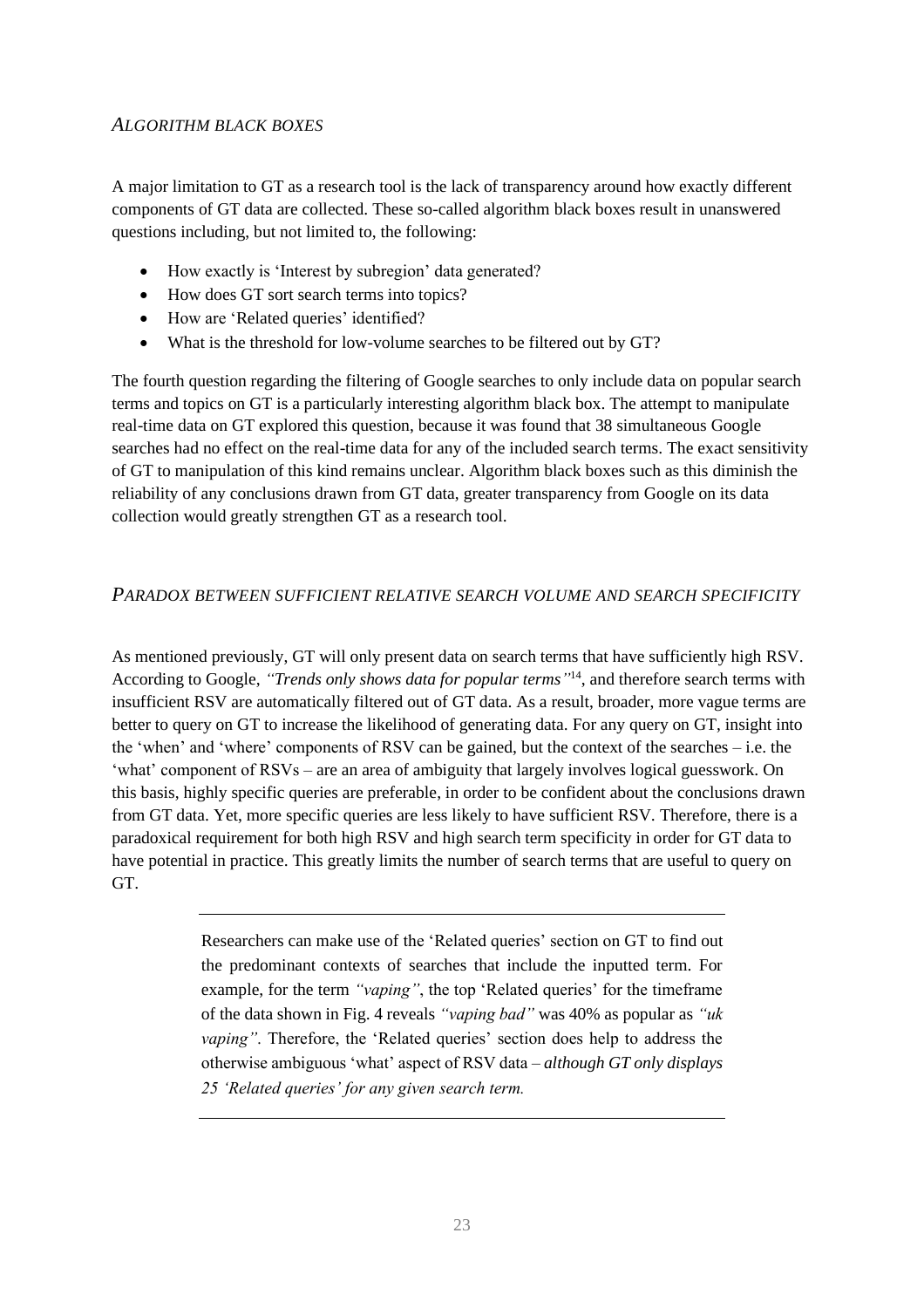# <span id="page-24-0"></span>*INTERNET BIAS*

All search terms lie somewhere along a spectrum of internet presence and internet absence. Internet slang or terms that originated online, such as *"proana"*, are internet present, whereas terms that are used far more in the real world rather than online are internet absent. GT is inevitably biased towards search terms with internet presence. It's very plausible that a range of search terms relevant to patient concerns are internet absent, and this is particularly implicated in primary care, because GT may not offer a full reflection of problems that often present to GPs. Demographic factors have a role in this limitation, because demographics less likely to use the internet, such as the elderly as suggested by the results of the GPPS, are plausibly less likely to Google search terms relating to their concerns. As a result, there wouldn't be an expanse of GT data for these search terms, reinforcing the internet bias. Therefore, internet bias limits the number of terms that would be useful to query on GT in future research.

# <span id="page-24-1"></span>*DEMOGRAPHIC BIAS*

As mentioned previously, the GPPS data suggested differences between the use of GP online services between different demographic groups. Assuming these differences at least partially reflect the use of the internet in general, any form of internet data, such as those from GT, will inevitably be biased towards particular demographic groups. Therefore, studies with an aim to gain insight into public interests or concerns can only rely on GT to offer a partial reflection.

# <span id="page-24-2"></span>*NEWS BIAS*

News stories bring implications for GT data. An example of this is shown in Fig. 4, in which the huge spike in RSV for *"vaping"* in August 2019 can be accounted for by news stories into the first death from vaping at the time<sup>19</sup>. Using GT to monitor interest in a health-related behaviour, in this case vaping, is implicated by interest in news stories about the health behaviour in question. In fact, a number of studies identified in the literature review used a statistical news debiasing tool to remove news bias from GT data<sup>23</sup>.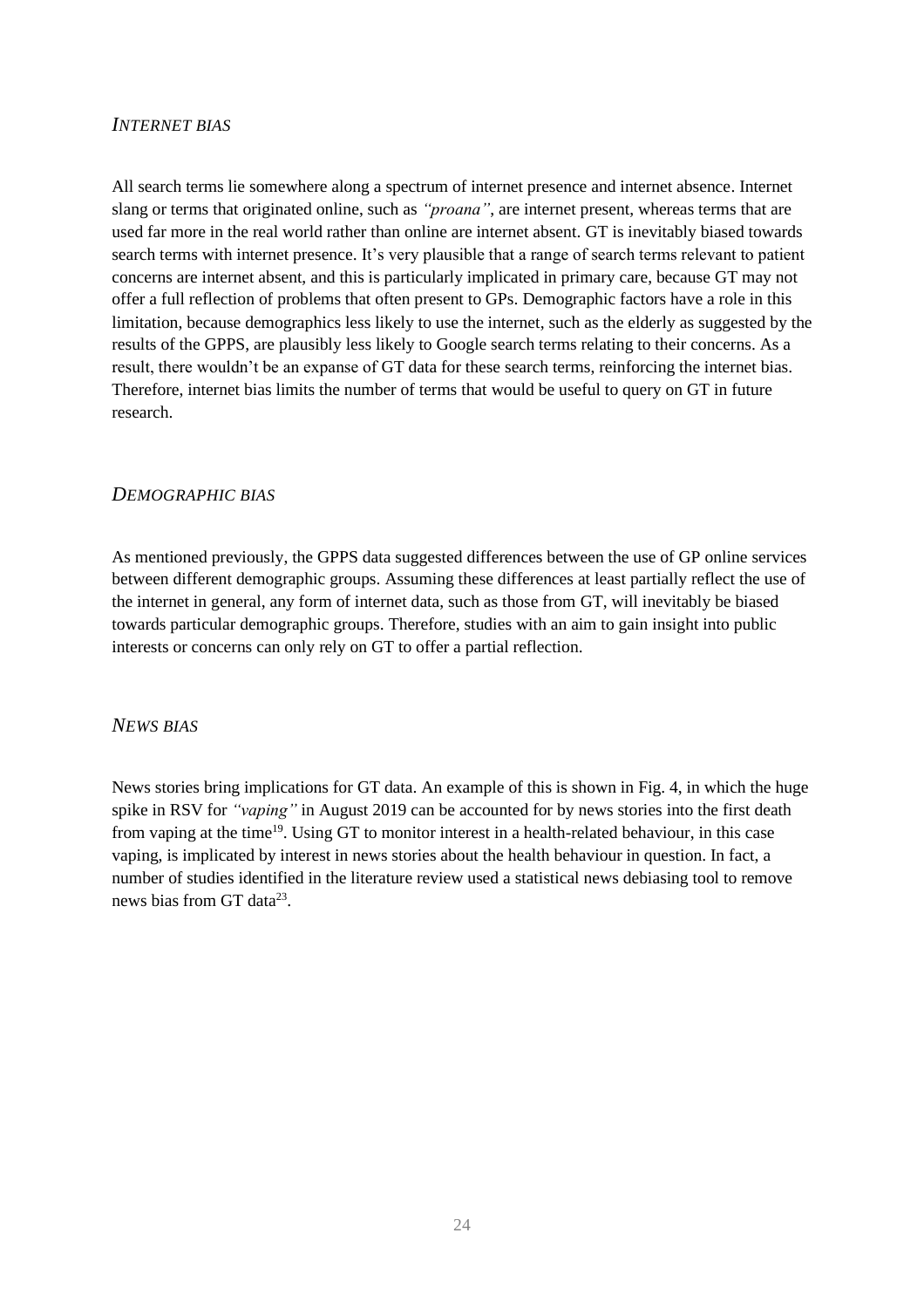# <span id="page-25-0"></span>**SUMMARY**

In summary, GT was found to be most useful for researching health-related behaviours, because the most reliable conclusions could be made from GT data addressing this theme. There is moderate potential for GT to be used to research health conditions/concerns, as long as the search term queried has sufficient RSV and is sufficiently specific to make reliable conclusions from. Factors such as internet bias and news bias bring particular implications for choosing appropriate search terms for this type of research. GT would appear to be the least useful for researching access to and experiences of primary care. This study used specific examples to explore the potential of GT, somewhat limiting the reliability of the conclusions made about the broad prospects of GT in primary care research, however the scope of the different queries made on GT was broad and varied so as to explore the myriad of potential uses of GT.

The findings of this study are intended to inform primary care researchers of the uses and possible implications of GT as a research tool. As discovered in the rapid review, the use of GT is widespread across different specialities of research, particularly in epidemiological studies. However, the evidence of GT for research that has a predominant focus on primary care is far more limited, hence this study aimed to explore whether this popular research tool has a part to play in future primary care research.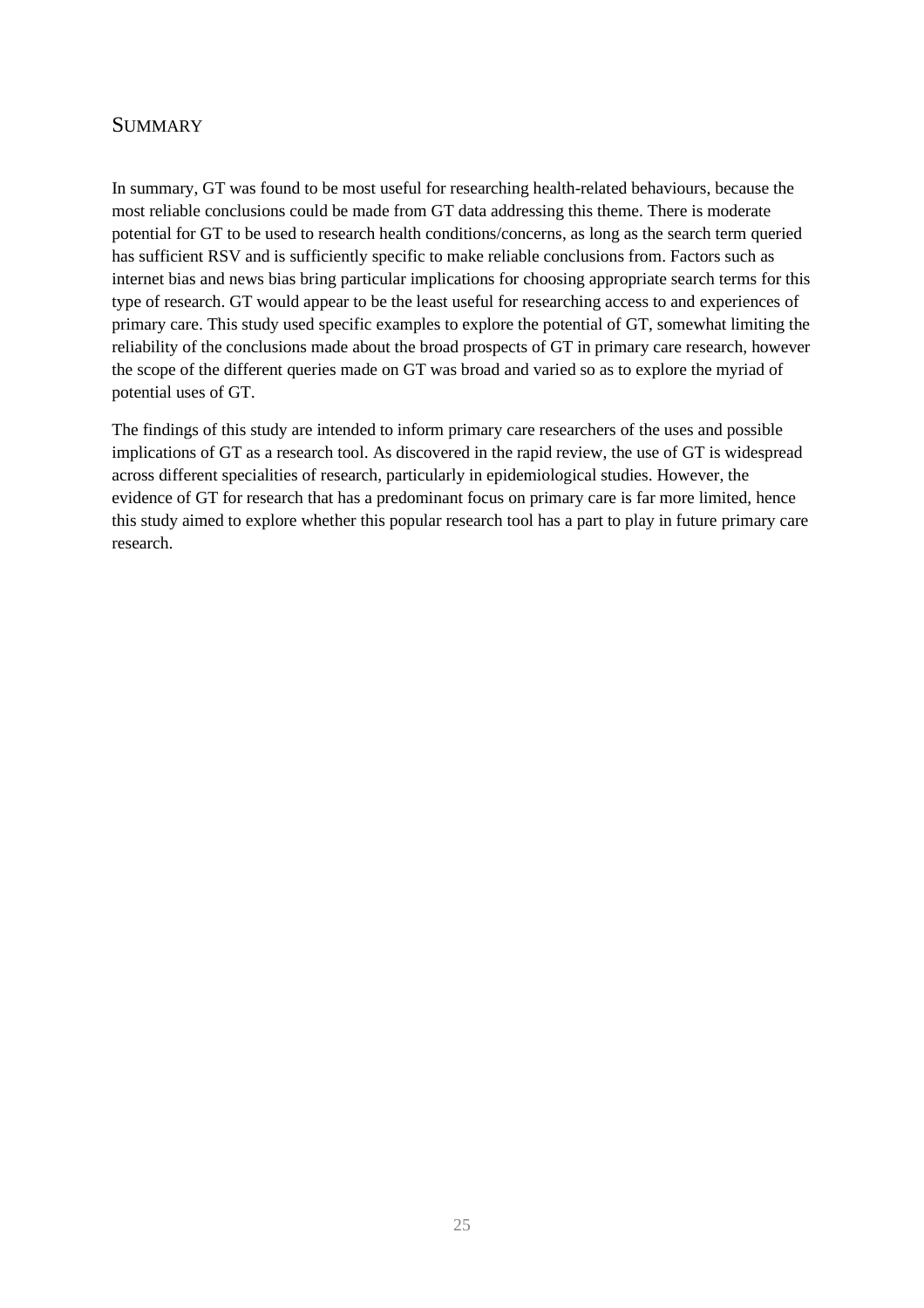# <span id="page-26-0"></span>**REFERENCES**

- 1. Moccia M, Palladina R, Falco A, Al E. Google Trends: new evidence for seasonality of multiple sclerosis. *J Neurol Neurosurg Psychiatry*. 2016;87(9):1028-1029. doi:10.1136/jnnp-2016-313260
- 2. Kamiński M, Łoniewski I, Marlicz W. "Dr. Google, I am in Pain"—Global Internet Searches Associated with Pain: A Retrospective Analysis of Google Trends Data. *Int J Environ Res Public Health*. 2020;17(3):954. doi:10.3390/ijerph17030954
- 3. McCarthy MJ. Internet monitoring of suicide risk in the population. *J Affect Disord*. 2010;122(3):277-279. doi:10.1016/j.jad.2009.08.015
- 4. Wong SH, Teoh JYC, Leung C-H, et al. COVID-19 and Public Interest in Face Mask Use. *Am J Respir Crit Care Med*. Published online June 15, 2020. doi:10.1164/rccm.202004-1188le
- 5. Bankhead CR, Collins C, Stokes-Lampard H, et al. Identifying symptoms of ovarian cancer: A qualitative and quantitative study. *BJOG An Int J Obstet Gynaecol*. 2008;115(8):1008-1014. doi:10.1111/j.1471-0528.2008.01772.x
- 6. Bardach SH, Schoenberg NE. The Role of Primary Care Providers in Encouraging Older Patients to Change Their Lifestyle Behaviors. *Clin Gerontol*. 2018;41(4):326-334. doi:10.1080/07317115.2017.1376029
- 7. Campbell SM, Roland MO, Buetow SA. Defining quality of care. *Soc Sci Med*. 2000;51(11):1611-1625. doi:10.1016/S0277- 9536(00)00057-5
- 8. Compare Trends search terms Trends Help. Accessed July 27, 2020. https://support.google.com/trends/answer/4359550
- 9. Tana JC, Kettunen J, Eirola E, Paakkonen H. Diurnal variations of depression-related health information seeking: Case study in Finland using google trends data. *J Med Internet Res*. 2018;20(5). doi:10.2196/mental.9152
- 10. Kristoufek L, Moat HS, Preis T. Estimating suicide occurrence statistics using Google Trends. *EPJ Data Sci*. 2016;5:32. doi:10.1140/epjds/s13688-016-0094-0
- 11. Mind. 40 per cent of all GP appointments about mental health. *Mind - better Ment Heal*. Published online 2018. https://www.mind.org.uk/news-campaigns/news/40-per-cent-of-all-gp-appointments-about-mental-health/#.XJ0tbuv7Su5
- 12. RCGP. Mental Health Toolkit. Published 2015. Accessed July 20, 2020. https://www.rcgp.org.uk/clinical-andresearch/resources/toolkits/mental-health-toolkit.aspx
- 13. Downey A. Royal College of GPs launches LGBT online training modules for doctors. Accessed July 22, 2020. https://www.digitalhealth.net/2020/01/royal-college-of-gps-launches-lgbt-online-training-modules-for-doctors/
- 14. Google. FAQ about Google Trends data. Published online 2020. https://support.google.com/trends/answer/4365533?hl=en
- 15. Twitter. About Twitter's APIs. Accessed July 22, 2020. https://help.twitter.com/en/rules-and-policies/twitter-api
- 16. GP Patient Survey Analysis Tool. Accessed July 27, 2020. https://gp-patient.co.uk/analysistool?pageid=15
- 17. Google. Google Trends. Accessed August 5, 2020. https://trends.google.com/trends/?geo=GB
- 18. Beat. Beat Homepage. Accessed July 28, 2020. https://www.beateatingdisorders.org.uk
- 19. First death linked to vaping reported in Illinois BBC News. Accessed July 24, 2020. https://www.bbc.co.uk/news/world-uscanada-49452256
- 20. GPPS Analysis Tool. Accessed July 27, 2020. https://gp-patient.co.uk/analysistool
- 21. Ssendikaddiwa J, Lavergne R. Access to Primary Care and Internet Searches for Walk-In Clinics and Emergency Departments in Canada: Observational Study Using Google Trends and Population Health Survey Data. *JMIR Public Heal Surveill*. 2019;5(4):e13130. doi:10.2196/13130
- 22. Hanna A, Hanna L-A. What, where and when? Using Google Trends and Google to investigate patient needs and inform pharmacy practice. *Int J Pharm Pract*. 2019;27(1):80-87. doi:10.1111/ijpp.12445
- 23. Lampos V, Moura S, Yom-Tov E, et al. Tracking COVID-19 using online search. 2020;(ILI):2-13. http://arxiv.org/abs/2003.08086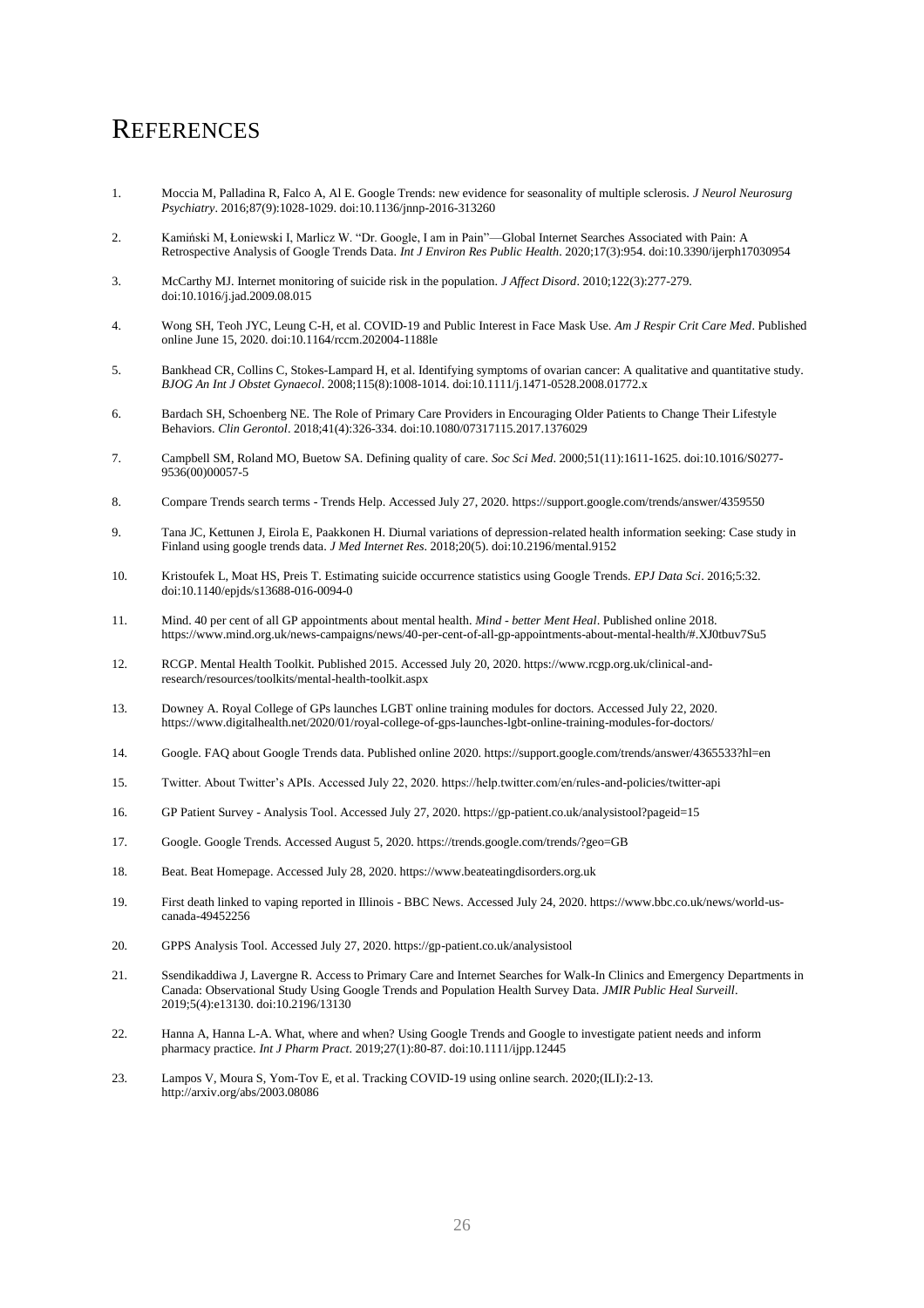# <span id="page-27-0"></span>**APPENDICES**

# <span id="page-27-1"></span>AN OVERVIEW OF GOOGLE TRENDS

### $\Rightarrow$  Inputs

- "*this term*" searches for exact term, including searches with words before and/or after
- "*term*  $1$ *"* + "*term 2*" searches that include term 1 OR term 2
- *"term 1" "term 2"* searches that include term 1 and NOT term 2
- Choosing a specific category is useful for investigating terms with different meanings in different contexts – by choosing the relevant category, the GT data will reflect searches for the particular term in the context of interest
- $\Rightarrow$  Downloading data
	- Download raw data in .csv format and convert into any graph using any appropriate programme e.g. Microsoft Excel
- Although the graphs appear automatically on GT, the graphs aren't downloaded, only the raw data
- $\Rightarrow$  Interest over time
- Popularity of a search term across the time period, relative to the peak time of popularity in the chosen period
- If inputting multiple terms, the popularity of an individual term is relative to the highest point on the graph i.e. when the most popular term was the most popular
- The times on the *x-*axis are in local time (i.e. GMT/BST if located in the UK), therefore this is a necessary consideration when comparing locations with different time zones – the example below of 'Interest over time' for the topic 'Insomnia' illustrates this
- The spikes in RSV for 'Insomnia' in the UK are around 4am BST each day; in Australia they are around 6pm BST; and in the USA they are around 9am BST each day



Google Trends RSVs for 'Insomnia' over a 7-day timeframe

17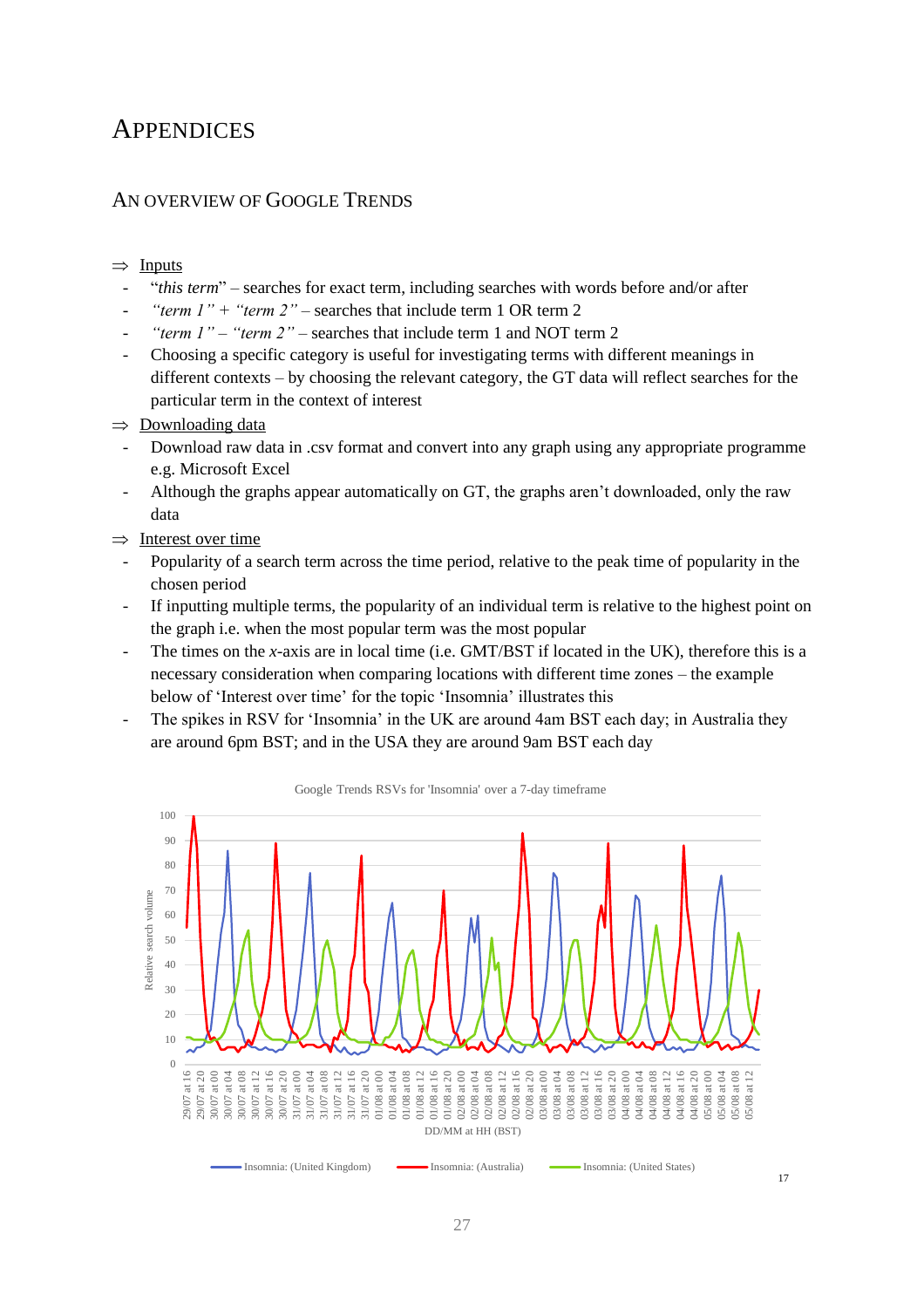- $\Rightarrow$  Compared breakdown by subregion, metro or city
	- Compare relative popularities of different search terms or relative popularities of a single search term in different time periods in different subregions, metros (US) or cities e.g. countries when searching worldwide; UK cities; different states in America etc
	- When more than one term is inputted, a breakdown of relative percentage searches for each of the terms in each subregion/metro/city is available (must use the same time period)
	- Alternatively, input the same term in different time periods and again compare subregion/metro/city breakdowns
	- The examples below show how either search term or timeframe can be inputted as an independent variable



 $\Rightarrow$  Interest by subregion, metro or city

- For each term inputted, a value between 0 and 100 is assigned to each subregion/metro/city to indicate the term's popularity as a fraction of total searches in that location
- This allows the subregion/city in which the term was the most popular to be identified
- $\Rightarrow$  Related topics/queries
	- Lists of topics/terms that users who searched for a particular term also searched for is generated
	- 'Top' related topics/queries are those that were searched the most, where a value of 100 is assigned to the most popular related topic/query
	- 'Rising' related topics/queries are those that increased in popularity during the chosen time period, shown as the percentage increase in popularity – 'Breakout' indicates an increase in popularity of over 5000%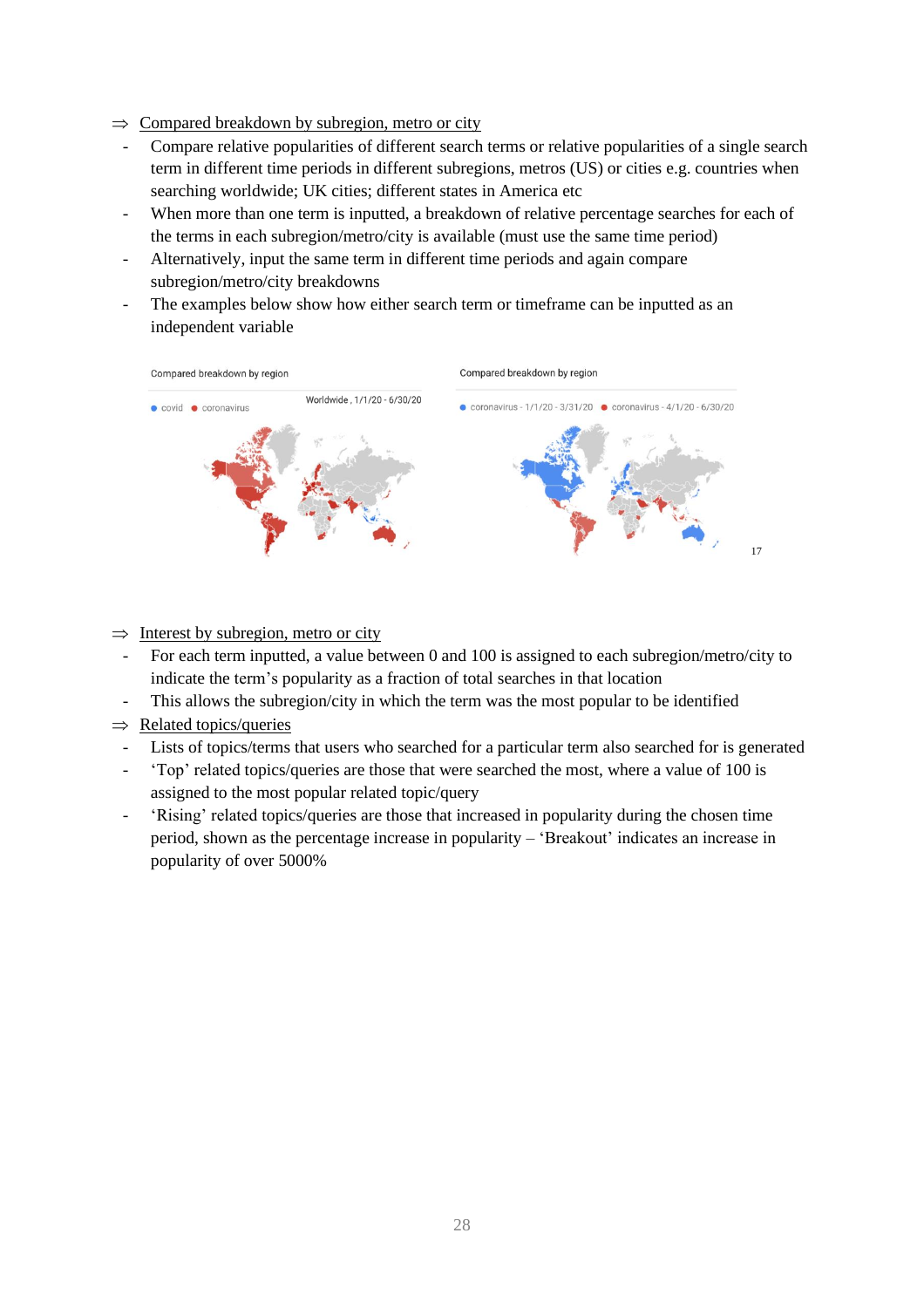# <span id="page-29-0"></span>GOOGLE TRENDS SEARCH FRAMEWORK

This framework offers a recommended procedure for using GT efficiently for research, based on my own experiences using GT. I aim to offer clarification on how to access GT data, and efficiently build a search strategy suitable for inclusion in a paper's methodology.

# <span id="page-29-1"></span>*PUNCTUATION ESSENTIALS*

- *this term*  searches that include the words *this* AND *term* in any order, with words before and/or after
- "*this term*" searches that include the exact term, no change in word order, with words before and/or after
- *"term 1" + "term 2"*  searches that include *term 1* OR *term 2*
- *"term 1" "term 2"* searches that include *term 1* and NOT *term 2*

# <span id="page-29-2"></span>*CHOOSING SEARCH TERMS*

# **Classification of literal search terms**

- 1. Search term indicates an interest in information/news about *x*
	- Difficult to find a search term that doesn't apply to this
- 2. Search term indicates a desire/need for *x*
	- *"x near me" "x for sale" …*
- 3. Search term indicates a desire/need to remove/get rid of *x*
	- *"how to sell x" "get rid of x" …*
- Researchers should decide which of the above, or multiple, could apply to a particular search term by pilot searching GT and looking at the Related queries box
- The more types that apply to a search term, the weaker the GT data for the search term will be, in terms of being able to make reliable conclusions from the data
- The majority of terms searched for across all categories would fit type 1 at some point in time, so it would be at the discretion of the researcher to decide whether type 1 searches about *x* account for a significant proportion of all searches that include *x* across the chosen timeframe
	- $\Rightarrow$  E.g. A spike in searches for "morning after pill" in July 2017 can be accounted for by the news story of a controversy involving Boots' pricing. This, combined with "chemist near me" being a breakout related query across the 5-year timeframe, would suggest "morning after pill" doesn't fit type 1, and exclusively fits type 2
- If a particular search term fits all 3 types, then it should be revised if any reliable conclusions are to be made from the GT data, and an ideal search term only fits into one type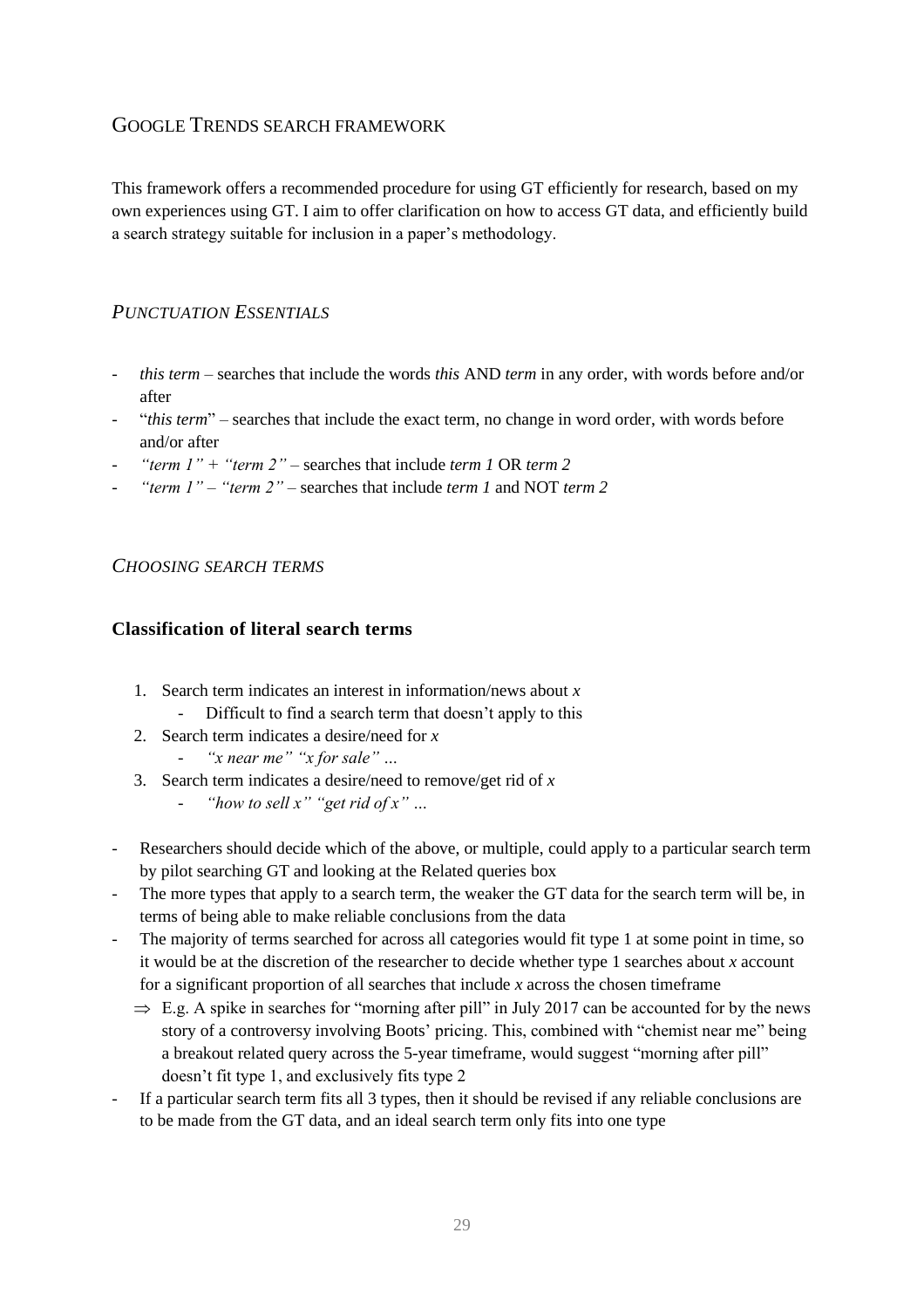# **More abstract indications of search terms**

- $x$  doesn't necessarily have to be included in the search term itself
- $\Rightarrow$  E.g. "best diet" could be an appropriate search term for finding out about the interest in weight loss, i.e. the search term "best diet" would fall under type 2 (& type 1) where *x* is weight loss
- However, for these search terms, analysis of the related queries is even more important, because it's more likely that some searches are in an irrelevant context, due to the more abstract nature of the search term and intended indication
	- $\Rightarrow$  E.g. related queries for "best diet" include "best diet for menopause" and "best diet for ibs" so not all searches are relevant to the context of weight loss

# <span id="page-30-0"></span>*INVESTIGATING A SINGLE SEARCH TERM*

- Once a suitable search term has been chosen, filters and categories can be modified in order to fully investigate the GT data for that search term
- Keep the search term under 'All categories' to begin with, and alter the time filter
- The geographical filter can also be varied if appropriate, but avoid focussing on very small regions in the early stages – I would advise against changing the geographical filter to regions any smaller than single countries or US states at this stage
- Another filter is type of search, however for the vast majority of research, the default 'Web search' is the most appropriate
- Due to how easy and quick it is to alter the filters on GT, the more filtering variations investigated, the better
- It's advisable to plan out the different filters to be applied and keep a log of results with date and time of access, due to the real-time nature of GT
- Once a vague picture of the query's Trends pattern under 'All categories' has been built, the search term's data under different individual categories can be investigated
- I would advise picking a timeframe during which the search term showed a consistent Interest over time pattern, or the timeframe of interest to the researcher
- Keep the timeframe constant and pick the category that best fits the context of interest, followed by the subcategory, logging each of these separately
- GT doesn't provide direct comparisons between searches for the same term under different categories/subcategories, however this can be easily done by downloading the data in .csv format for each separately, and combining the data for comparison in a programme of choice
- This is useful for determining whether changing the category/subcategory makes a difference to the term's Interest over time – defining and consistently using a specific category/subcategory (or using 'All categories') is a crucial aspect of a researcher's final search strategy
- If a researcher plans to compare different search terms, then I would advise investigating each individually as above to ensure they all individually meet the preliminary criteria before inputting more than one search term into GT